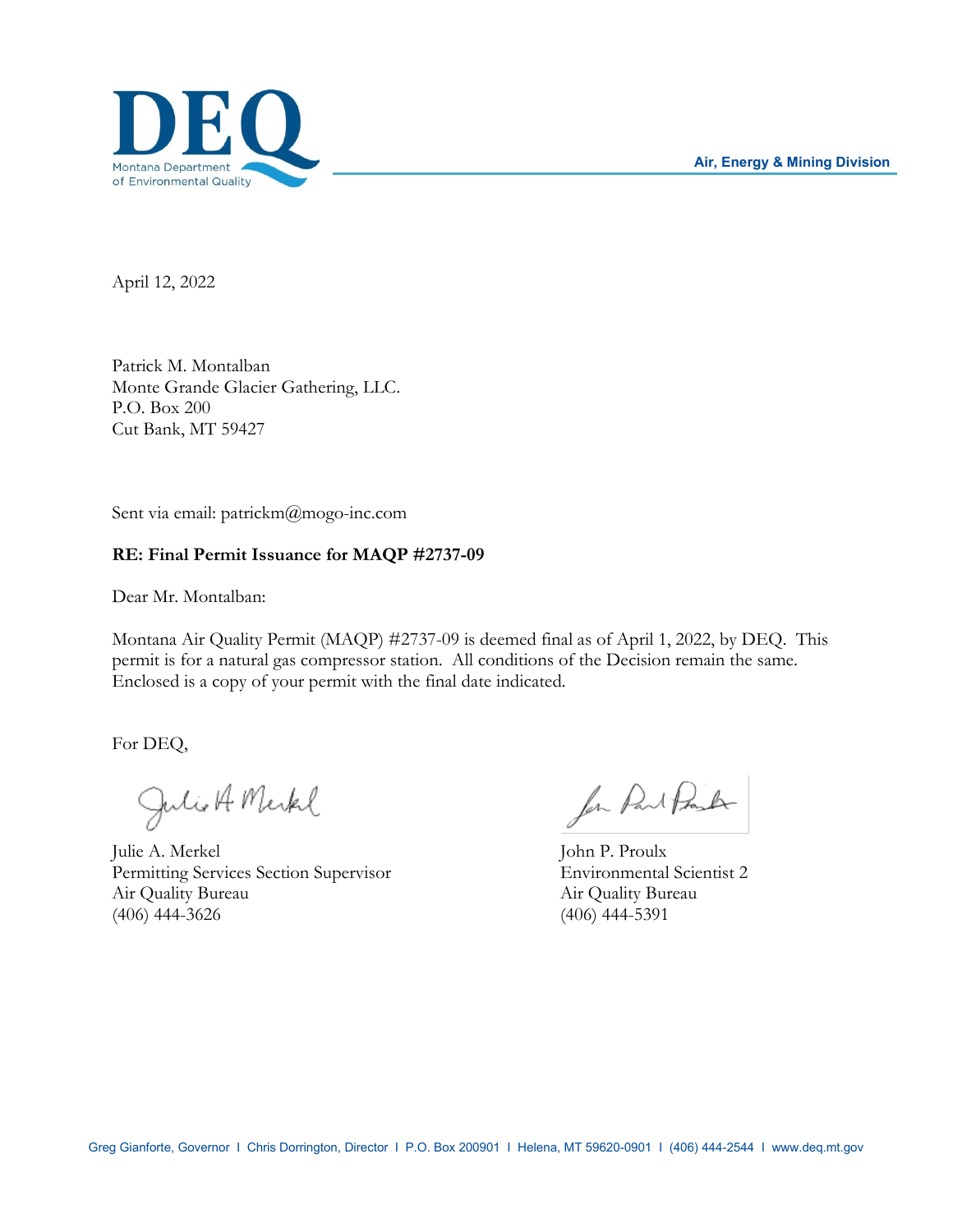# **Montana Department of Environmental Quality Air, Energy & Mining Division Air Quality Bureau**

THE STAN  $\bigcirc$ Montana Air Quality Permit #2737-09 Monte Grande Glacier Gatherings, LLC. P.O. Box 200 Cut Bank, MT 59427 April 01, 2022 $\frac{1}{2}$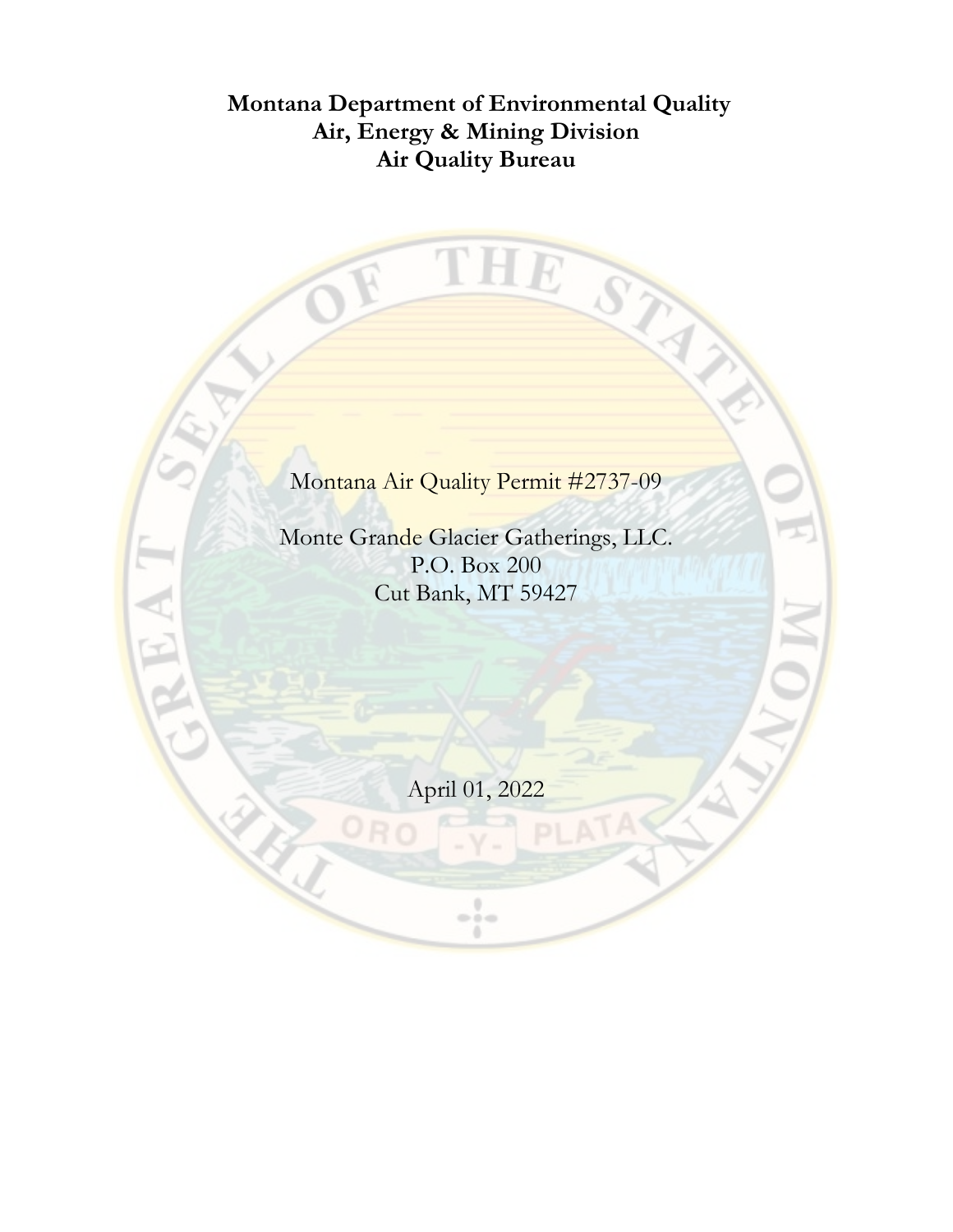#### MONTANA AIR QUALITY PERMIT

Issued To: Monte Grande Glacier Gathering, LLC. MAQP #2737-09 Cut Bank Field, Station 015 Administrative Amendment (AA) P.O. Box 200 Received: 02/23/2022 Cut Bank, MT 59427 Department Decision on AA: 03/16/2022 Permit Final: 04/01/2022

A Montana Air Quality Permit (MAQP), with conditions, is hereby granted to the Monte Grande Glacier Gathering, LLC. (MGGG) - Cut Bank Field, Station 015 pursuant to Sections 75-2-204 and 211 of the Montana Code Annotated (MCA), as amended, and the Administrative Rules of Montana (ARM) 17.8.740, *et seq*., as amended, for the following:

SECTION I: Permitted Facilities

A. Plant Location

This permit is for the operation of a natural gas compressor station, known as the Cut Bank Field, Station 015 Compressor Station, located in the SW ¼ of the NW ¼ of Section 4, Township 34 North, Range 5 West, Glacier County, Montana. A complete list of the permitted equipment is contained in Section I.A. of the permit analysis.

B. Current Permit Action

On February 23, 2022, the Department of Environmental Quality, Air Quality Bureau (DEQ) received a request to transfer ownership of the MAQP for the Cut Bank Field, Station 015 from Omimex Canada, Ltd., to Monte Grande Glacier Gathering, LLC. The current permit action is an administrative amendment pursuant to the ARM 17.8.764 that transfers ownership of the MAQP, as requested and updated the permit to include current DEQ language and references.

SECTION II: Conditions and Limitations

- A. Emission Limitations
	- 1. MGGG shall not operate or have on-site more than one natural gas compressor engine at any time and the maximum rated design capacity shall be 425 bhp. The engine shall be of a 4-stroke rich-burn class and shall be fired on pipeline quality natural gas (ARM 17.8.749).
	- 2. MGGG shall operate and maintain the compressor engine and associated control equipment as designed to provide the maximum control of air pollutants. The engine shall be equipped and operated with an AFR controller and an NSCR unit (ARM 17.8.752).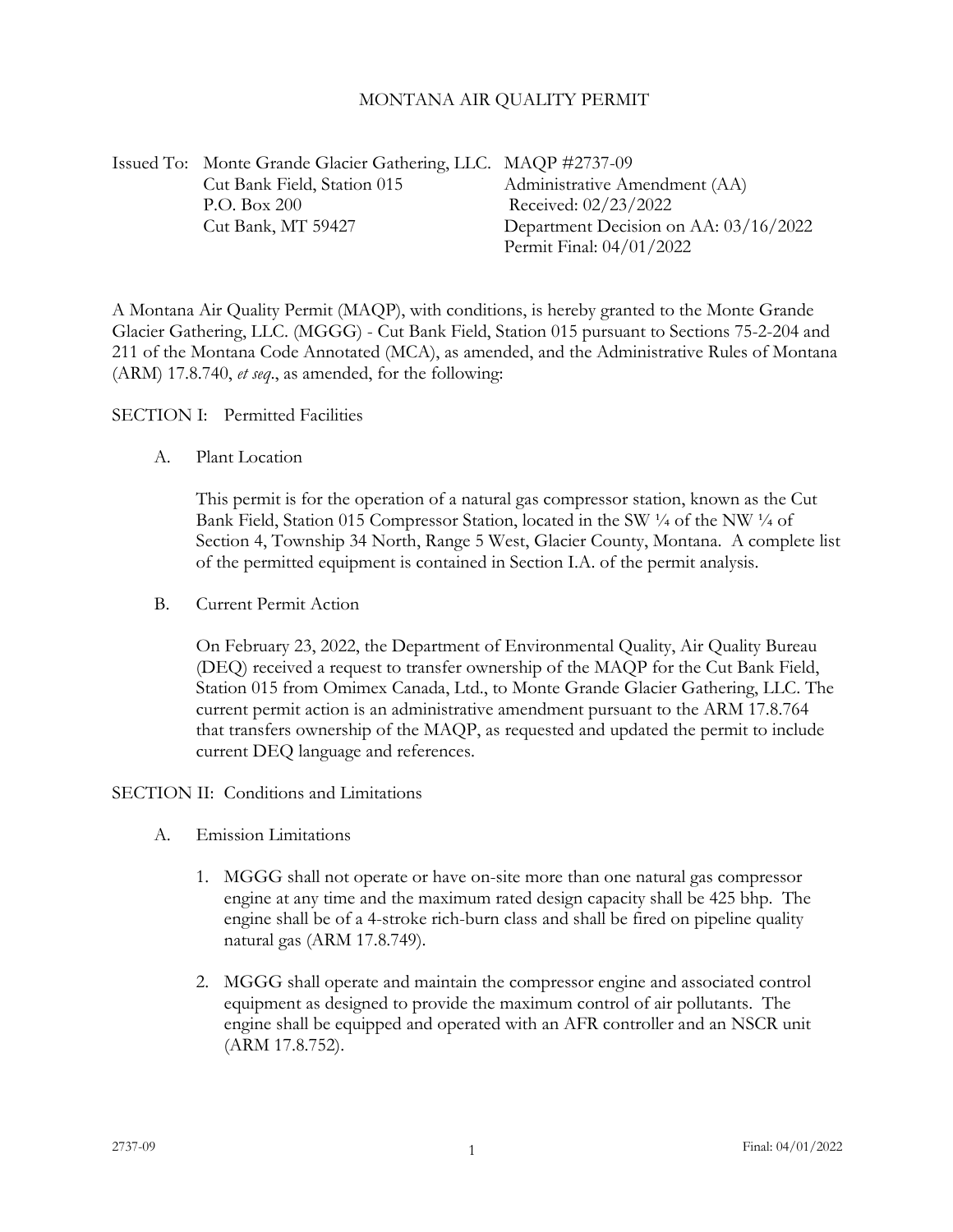<span id="page-3-1"></span>3. The pound per hour (lb/hr) emission limits shall be determined using the following equation and pollutant-specific grams per brake horsepower-hour (g/bhp-hr) emission factors (ARM 17.8.752):

Equation:

Emission Limit (lb/hr) = Emission Factor  $(g/bhp-hr)^*$ maximum rated design capacity of engine (bhp)\*0.002205 lb/g

Emission Factors

| Oxides of Nitrogen (NOx):      | $2.0$ g/bhp-hr |
|--------------------------------|----------------|
| Carbon Monoxide (CO):          | $2.0$ g/bhp-hr |
| Volatile Organic Carbon (VOC): | $0.5$ g/bhp-hr |

- 4. MGGG shall not cause or authorize emissions to be discharged into the outdoor atmosphere from any sources installed or modified after November 23, 1968, that exhibit an opacity of 20% or greater averaged over 6 consecutive minutes (ARM 17.8.304).
- 5. MGGG shall not cause or authorize emissions to be discharged into the atmosphere from haul roads, access roads, parking lots, or the general plant property without taking reasonable precautions to control emissions of airborne particulate matter (ARM 17.8.308).
- <span id="page-3-0"></span>6. MGGG shall treat all unpaved portions of the access roads, parking lots, and general plant area with fresh water and/or chemical dust suppressant as necessary to maintain compliance with the reasonable precautions requirement in Section II.[A.5](#page-3-0) (ARM 17.8.752).
- 7. MGGG shall comply with all applicable standards and limitations, reporting, recordkeeping and notification requirements contained in 40 Code of Federal Regulation (CFR) 63, Subpart ZZZZ, *National Emissions Standards for Hazardous Air Pollutants for Stationary Reciprocating Internal Combustion Engines* (ARM 17.8.340 and 40 CFR 63, Subpart ZZZZ).
- B. Testing Requirements
	- 1. The compressor engine shall be initially tested for  $NO<sub>x</sub>$  and CO (the pollutants to be tested concurrently). The initial testing shall be conducted within 180 days of the initial start-up date of the compressor engine(s). After the initial source test, additional testing shall continue on an every 4-year basis, or according to another testing/monitoring schedule as may be approved by DEQ, to demonstrate compliance with the  $NO<sub>x</sub>$  and  $CO$  lb/hr emission limits as calculated in Section II.A[.3](#page-3-1) (ARM 17.8.105 and ARM 17.8.749).
	- 2. All compliance source tests shall be conducted in accordance with the Montana Source Test Protocol and Procedures Manual (ARM 17.8.106).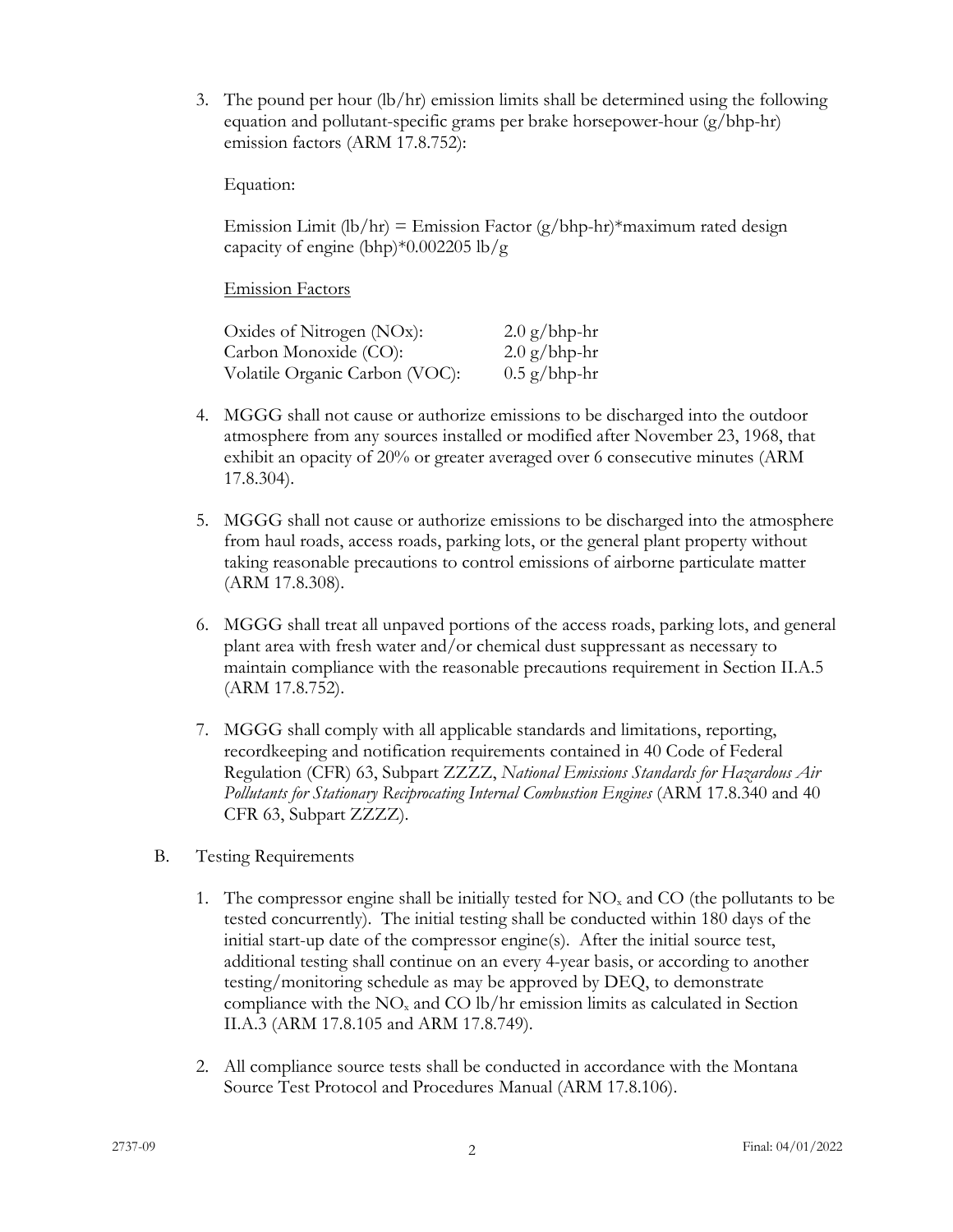- 3. DEQ may require testing (ARM 17.8.105).
- C. Operational Reporting Requirements
	- 1. MGGG shall supply DEQ with annual production information for all emission points, as required by the DEQ in the annual emission inventory request. The request will include, but is not limited to, all sources of emissions identified in the most recent emission inventory report and sources identified in the permit analysis.

Production information shall be gathered on a calendar-year basis and submitted to the DEQ by the date required in the emission inventory request. Information shall be in units as required by DEQ. This information may be used for calculating operating fees, based on actual emissions from the facility, and/or to verify compliance with permit limitations (ARM 17.8.505).

- 2. MGGG shall notify DEQ of any construction or improvement project conducted pursuant to ARM 17.8.745, that would include the *addition of a new emission* unit, change in control equipment, stack height, stack diameter, stack flow, stack gas temperature, source location, or fuel specifications, or would result in an increase in source capacity above its permitted operation. The notice must be submitted to DEQ, in writing, 10 days prior to start-up or use of the proposed de minimis change, or as soon as reasonably practicable in the event of an unanticipated circumstance causing the de minimis change and must include the information requested in ARM 17.8.745(1)(d) (ARM 17.8.745).
- 3. All records compiled in accordance with this permit must be maintained by MGGG as a permanent business record for at least 5 years following the date of the measurement, must be available at the plant site for inspection by the DEQ, and must be submitted to DEQ upon request (ARM 17.8.749).
- D. Notification
	- 1. MGGG shall provide DEQ with written notification of the commencement of installation of the new compressor engine postmarked within 30 days of the installation (ARM 17.8.749).
	- 2. MGGG shall provide DEQ with written notification of the actual startup date of the compressor engine postmarked within 15 days after the actual start-up date (ARM 17.8.749).

## SECTION III: General Conditions

A. Inspection – MGGG shall allow DEQ's representatives access to the source at all reasonable times for the purpose of making inspections or surveys, collecting samples, obtaining data, auditing any monitoring equipment (Continuous Emissions Monitoring Systems (CEMS), Continuous Emissions Rate Monitoring System (CERMS) or observing any monitoring or testing, and otherwise conducting all necessary functions related to this permit.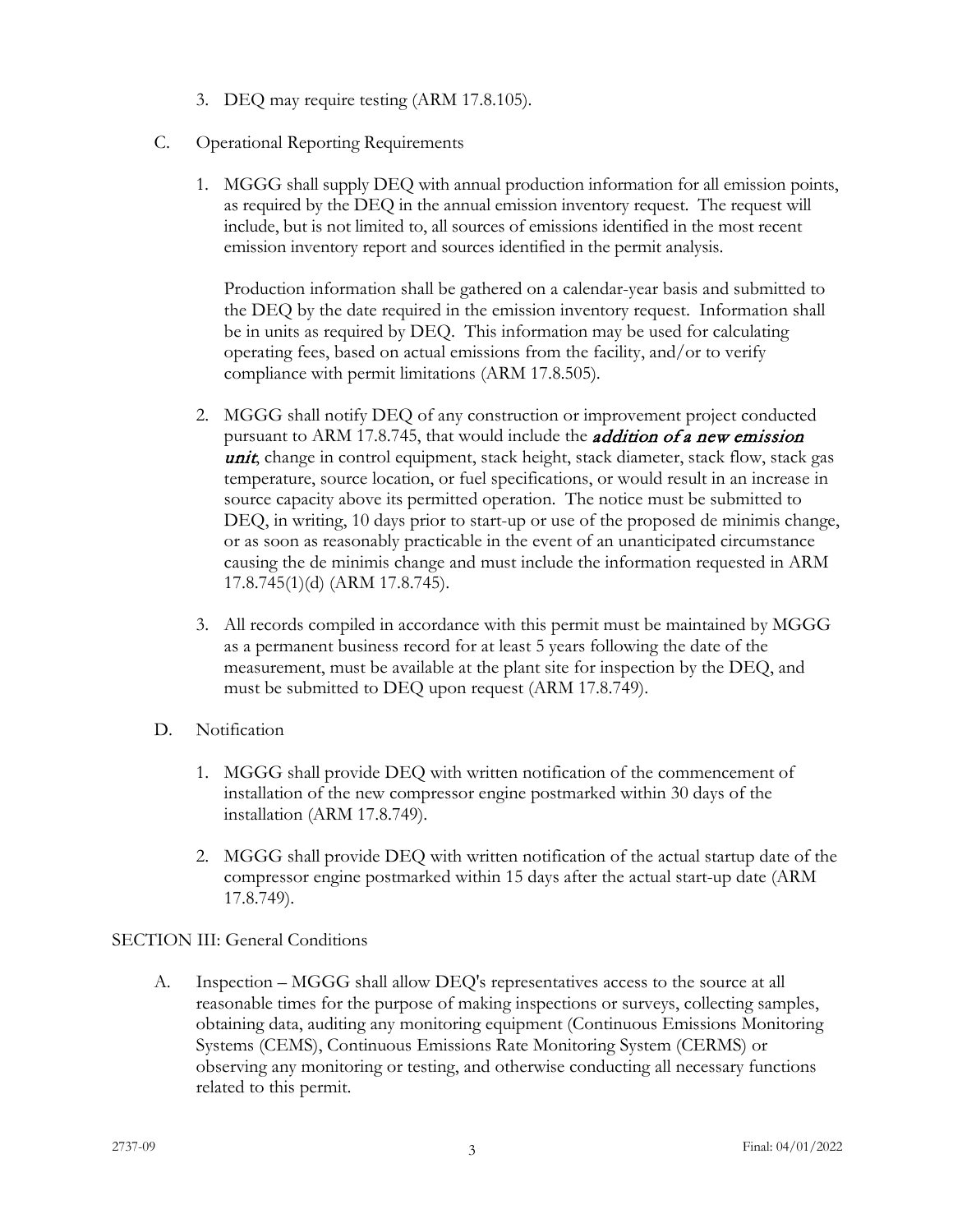- B. Waiver The permit and all the terms, conditions, and matters stated herein shall be deemed accepted if the recipient fails to appeal as indicated below.
- C. Compliance with Statutes and Regulations Nothing in this permit shall be construed as relieving MGGG of the responsibility for complying with any applicable federal or Montana statute, rule, or standard, except as specifically provided in ARM 17.8.740 et seq. (ARM 17.8.756).
- D. Enforcement Violations of limitations, conditions and requirements contained herein may constitute grounds for permit revocation, penalties or other enforcement as specified in Section 75-2-401 et seq., MCA.
- E. Appeals Any person or persons jointly or severally adversely affected by the DEQ's decision may request, within 15 days after DEQ renders its decision, upon affidavit setting forth the grounds therefore, a hearing before the Board of Environmental Review (Board). A hearing shall be held under the provisions of the Montana Administrative Procedures Act. The filing of a request for a hearing does not stay DEQ's decision, unless the Board issues a stay upon receipt of a petition and a finding that a stay is appropriate under Section 75-2-211(11)(b), MCA. The issuance of a stay on a permit by the Board postpones the effective date of DEQ's decision until conclusion of the hearing and issuance of a final decision by the Board. If a stay is not issued by the Board, DEQ's decision on the application is final 16 days after DEQ's decision is made.
- F. Permit Inspection As required by ARM 17.8.755, Inspection of Permit, a copy of the air quality permit shall be made available for inspection by DEQ at the location of the source.
- G. Air Quality Operation Fees Pursuant to Section 75-2-220, MCA, failure to pay the annual operation fee by MGGG may be grounds for revocation of this permit, as required by that section and rules adopted thereunder by the Board.
- H. Duration of Permit Construction or installation must begin, or contractual obligations entered into that would constitute substantial loss within 3 years of permit issuance and proceed with due diligence until the project is complete or the permit shall expire (ARM 17.8.762).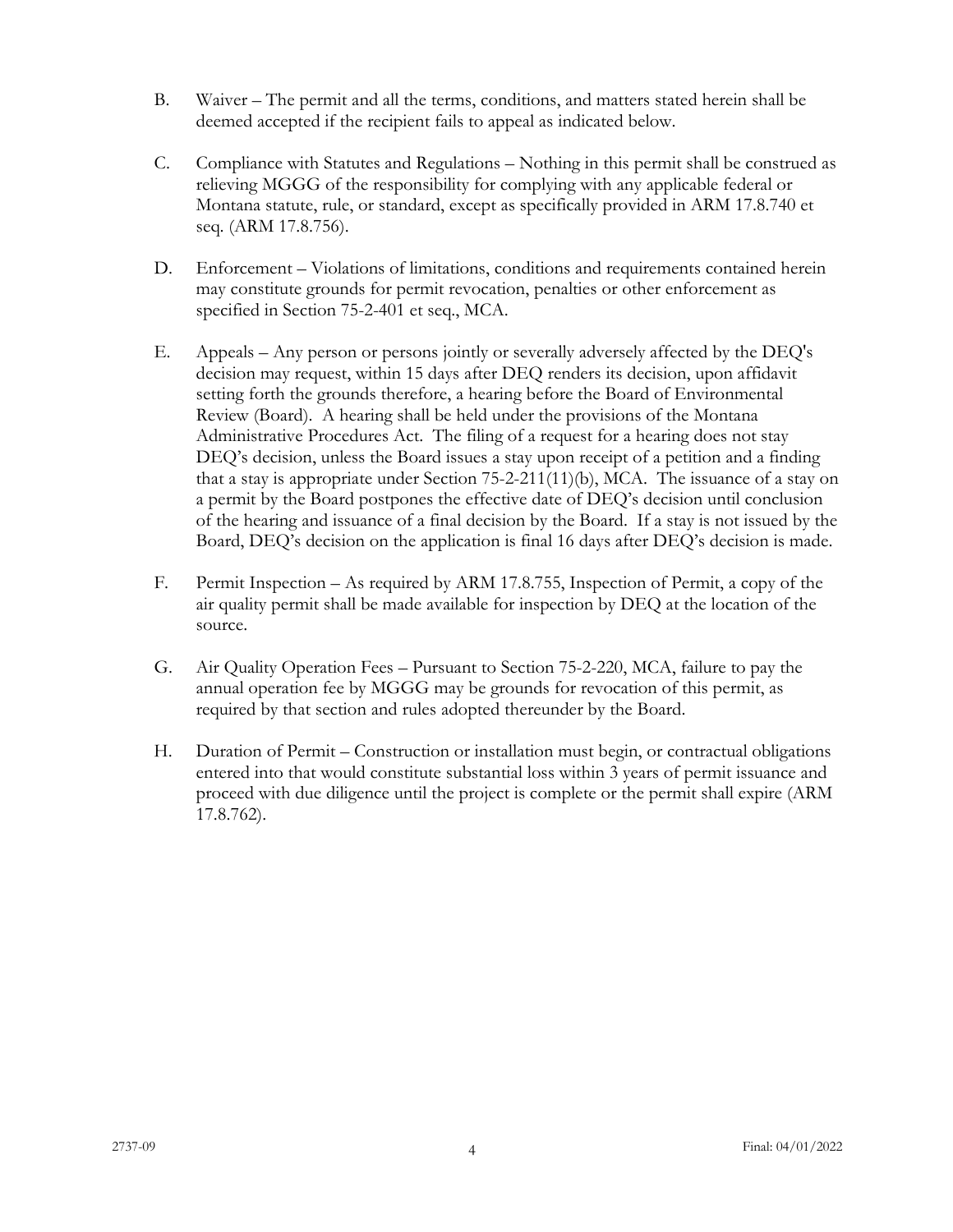Montana Air Quality Permit (MAQP) Analysis Monte Grande Glacier Gathering, LLC. Cut Bank Field, Station 015 MAQP #2737-09

I. Introduction/Process Description

Monte Grande Glacier Gathering, LLC (MGGG) - Cut Bank Field, Station 015 operates a compressor station and associated equipment, located in the SW  $\frac{1}{4}$  of the NW  $\frac{1}{4}$  of Section 4, Township 34 North, Range 5 West, Glacier County, Montana.

A. Permitted Equipment

The facility includes the following equipment:

- One 425 brake-horsepower (bhp) Caterpillar compressor engine
- One 175-thousand British thermal units per hour (MBtu/hour) Latoka dehydrator (reboiler)
- One 80 MBtu /hr Little Giant heater
- B. Source Description

The complex has two primary purposes. The first purpose is to boost the field gas to the natural gas transmission system. This initial compression of the gas is accomplished with a 425-bhp Caterpillar compressor engine.

The second purpose of the complex is to "dry" the gas as it is being processed. The gas contains some moisture, which must be removed from the system prior to being sent into the transmission system. This is accomplished with a 175-MBtu/hr Latoka dehydrator, also commonly called a reboiler or glycol unit.

The gas is treated with a glycol solution, which absorbs the water in the gas stream. The glycol is then heated to about 300 degrees Fahrenheit (°F) in order to drive off the water in the form of steam. Burning natural gas in the dehydrator reboiler generates the heat that is necessary for this.

C. Permit History

Montana Power Company - Cut Bank Field, Station 015 (Montana Power - Station 015) was issued **MAQP #2737-00** for the operation of their compressor station and associated equipment, located in the SW  $\frac{1}{4}$  of the NW  $\frac{1}{4}$  of Section 4, Township 34 North, Range 5 West, Glacier County near Cut Bank, Montana. The station was identified as the Cut Bank Field, Station 015. On April 13, 1993, MAQP #2737-00 became final.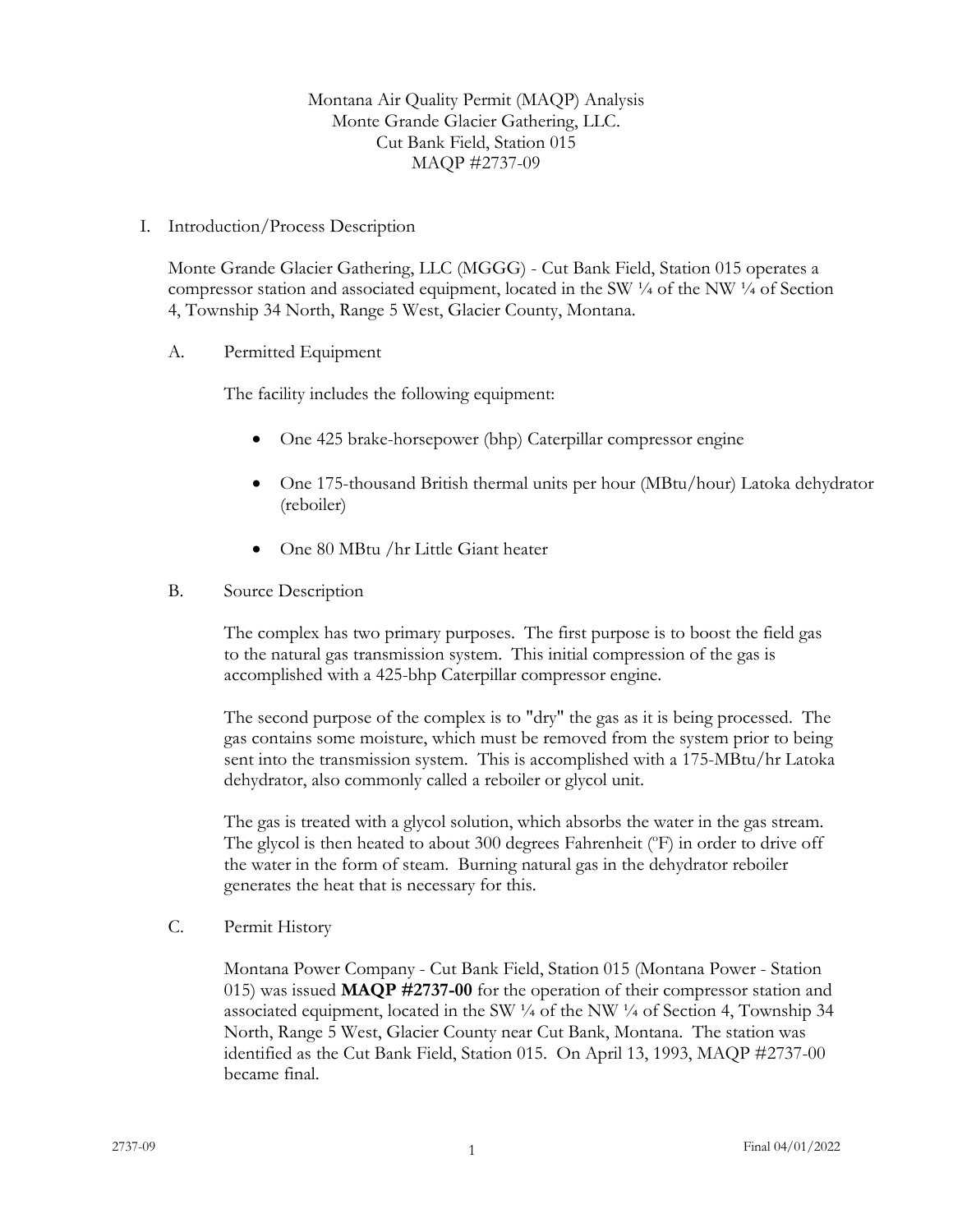A Best Available Control Technology (BACT) determination was required for the 360-bhp White Superior compressor engine, since it was not operating at the same location prior to March 16, 1979.

Based on the BACT analysis for the 360-bhp White Superior compressor engine, the Department of Environmental Quality (DEQ) determined that BACT for this source was proper operation of the engine to maintain compliance with the emission limitations in Section II.A.1 of the permit.

Montana Power - Station 015 requested a modification to MAQP #2737-00 so DEQ could revise the emission limitation units from grams per brake horsepower-hour  $(g/bhp-hr)$  to pounds/hour (lb/hr). Rather than limit the engines to a g/bhp-hr limit, an hourly emission limit allowed operational flexibility. The revision allowed Montana Power - Station 015 to account for varying parameters such as engine revolutions per minute (rpm), operating load (bhp), ambient air temperature, gas temperature, site, elevation, fuel gas quality, Air/Fuel Ratio (AFR), field gas conditions, etc.

In addition, to clarify nitrogen oxides  $(NO<sub>X</sub>)$  mass emission calculations,  $NO<sub>X</sub>$ emission limitations were identified as nitrogen dioxide  $(NO<sub>2</sub>)$ . Furthermore, the July 30, 1993, request corrected the derating information to use a more accurate altitude derating curve. **MAQP #2737-01** replaced MAQP #2737-00. On February 18, 1994, MAQP #2737-01 became final.

As part of **MAQP #2737-02**, DEQ removed the testing requirements for the 360 bhp White Superior compressor engine. Removing the testing requirements for this engine was consistent with DEQ's testing guidance. The 360-bhp White Superior compressor engine was last tested and demonstrated compliance on October 7, 1997. The rule references were updated and the permitting language was changed to reflect the format used for writing permits at the time of permit issuance. MAQP #2737-02 replaced MAQP #2737-01. On November 15, 1998, MAQP #2737-02 became final.

The Montana Power Company requested a name change to the Montana Power Gas Company. The appropriate references in the permit were changed to reflect the name change. **MAQP #2737-03** replaced MAQP #2737-02. On March 14, 1999, MAQP #2737-03 became final.

On January 22, 2002, DEQ received a notice of corporate merger and name change from the Montana Power Gas Company to PanCanadian Energy Resources, Inc (PanCanadian). The letter notified DEQ that Montana Power Gas Company, Xeno, Inc., and Entech Gas Ventures, Inc. merged into North American Resources Company (NARCO) as of January 1, 2002. The letter also stated that at the same time, NARCO changed its corporate name to PanCanadian. In addition, on April 18, 2002, DEQ received a letter from PanCanadian that requested a name change from PanCanadian to EnCana Energy Resources, Inc. The current permit action transferred the permit from Montana Power Gas Company to EnCana Energy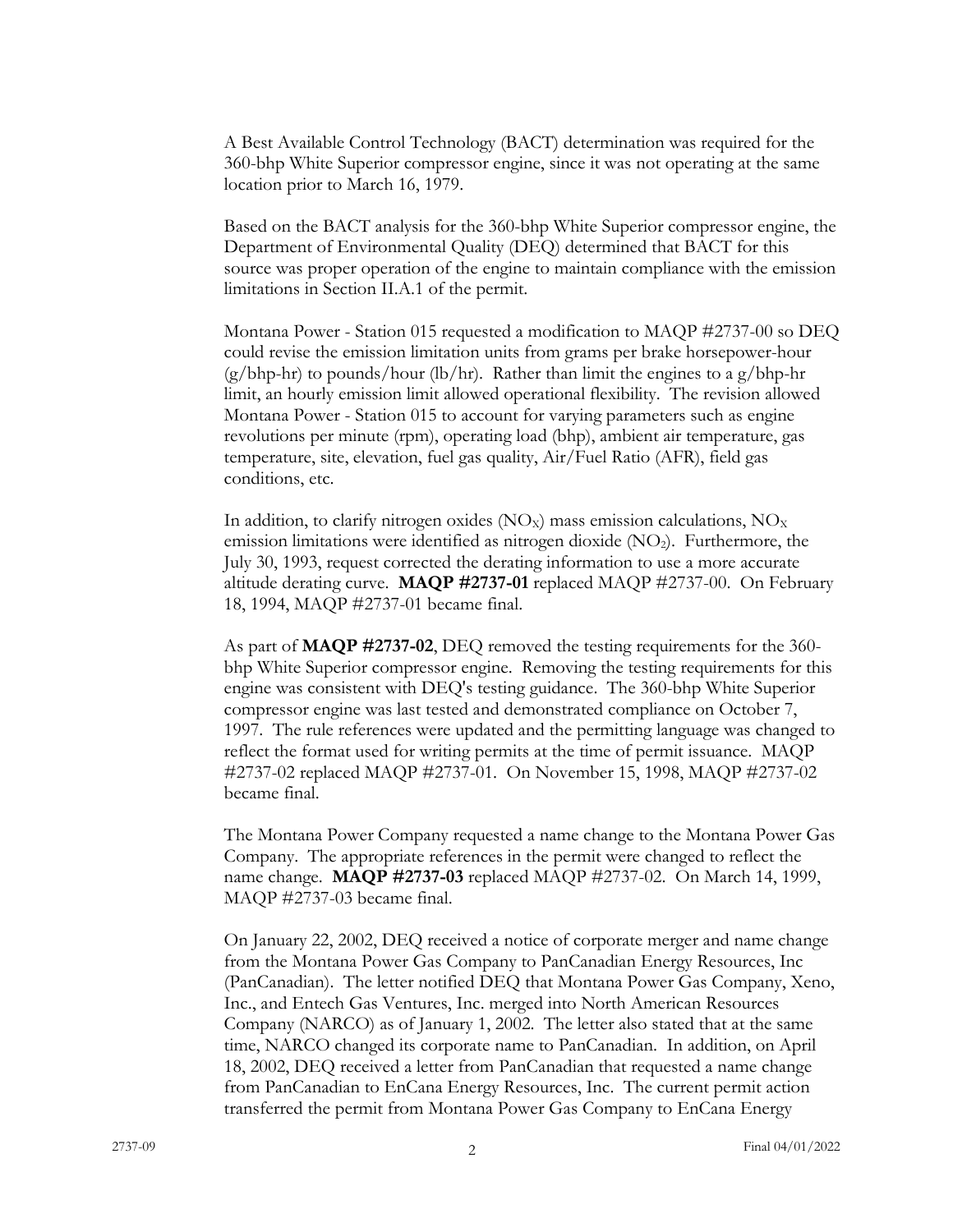Resources, Inc. (EnCana) and updated the permit with current permit language and rule references used by DEQ. **MAQP #2737-04** replaced MAQP #2737-03.

On June 5, 2003, DEQ received a letter from EnCana requesting DEQ change the corporate name on MAQP #2737-04 from EnCana to Encana Gathering Services (USA), Inc (EnCana Gathering). This permit action changed the corporate name from EnCana to EnCana Gathering and updated the permit to reflect current permit language and rule references used by DEQ. **MAQP #2737-05** replaced MAQP #2737-04.

On March 5, 2004, DEQ received a letter from MGGG requesting DEQ change the corporate name on MAQP #2737-05 from EnCana Gathering to MGGG. This permitting action changed the corporate name and updated the permit to reflect current permit language and rule references. **MAQP #2737-06** replaced MAQP #2737-05.

On October 16, 2012, DEQ received a de minimis request for the addition of a 80- MBtu/hr Little Giant Heater to the permit. **MAQP #2737-07** replaced MAQP #2737-06.

On October 10, 2017, the DEQ received an application to modify MAQP 2737-07 to remove one 360 bhp compressor engine and install one 425 bhp Caterpillar fourstroke rich-burn compressor engine equipped with an air-to-fuel-ratio (AFR) controller and Non-Selective Catalytic (NSCR) unit used for emissions control. The permit action updated the permit to reflect the new engine, which included emissions limitations derived from a Best Available Control Technology (BACT) determination and make the corresponding change to the emissions inventory. **MAQP #2737-08** replaced MAQP #2737-07.

D. Current Permit Action

On February 23, 2022, the Department of Environmental Quality, Air Quality Bureau (DEQ) received a request to transfer ownership of the MAQP for the Cut Bank Field, Station 025 from Omimex Canada, Ltd., to Monte Grande Glacier Gathering, LLC. The current permit action is an administrative amendment pursuant to the ARM 17.8.764 that transfers ownership of the MAQP, as requested. **MAQP #2737-09** replaces MAQP #2737-08.

E. Additional Information

Additional information, such as applicable rules and regulations, BACT/Reasonably Available Control Technology (RACT) determinations, air quality impacts, and environmental assessments, is included in the permit analysis associated with each change to the permit.

II. Applicable Rules and Regulations

The following are partial explanations of some applicable rules and regulations that apply to the facility. The complete rules are stated in the Administrative Rules of Montana (ARM)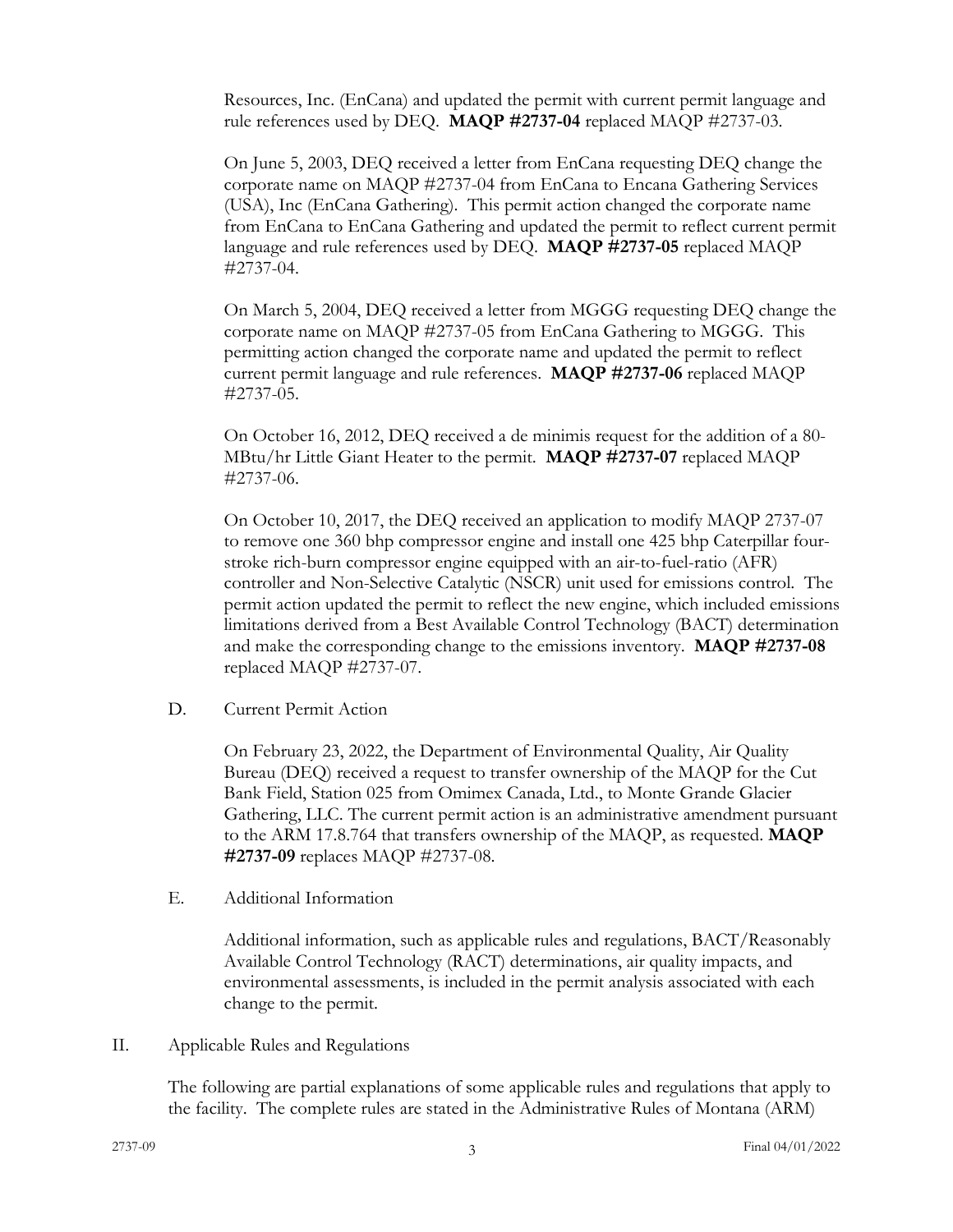and are available, upon request, from DEQ.

Upon request, DEQ will provide references for the locations of complete copies of all applicable rule or regulation or copies where appropriate.

- A. ARM 17.8, Subchapter 1 General Provisions, including, but not limited to:
	- 1. ARM 17.8.101 Definitions. This rule is a list of applicable definitions used in this subchapter, unless indicated otherwise in a specific subchapter.
	- 2. ARM 17.8.105 Testing Requirements. Any person or persons responsible for the emission of any air contaminant into the outdoor atmosphere shall, upon written request of DEQ, provide the facilities and necessary equipment (including instruments and sensing devices) and shall conduct tests, emission or ambient, for such periods of time as may be necessary using methods approved by DEQ.
	- 3. ARM 17.8.106 Source Testing Protocol. The requirements of this rule apply to any emission source testing conducted by DEQ, any source, or other entity as required by any rule in this chapter, or any permit or order issued pursuant to this chapter, or the provisions of the Clean Air Act of Montana, 75-2-101, et seq., Montana Code Annotated (MCA).

MGGG shall comply with all requirements contained in the Montana Source Test Protocol and Procedures Manual, including, but not limited to, using the proper test methods and supplying the required reports. A copy of the Montana Source Test Protocol and Procedures Manual is available from DEQ upon request.

- 4. ARM 17.8.110 Malfunctions. DEQ must be notified promptly by telephone whenever a malfunction occurs that can be expected to create emissions in excess of any applicable emission limitation or to continue for a period greater than 4 hours.
- 5. ARM 17.8.111 Circumvention. (1) No person shall cause or permit the installation or use of any device or any means which, without resulting in reduction in the total amount of air contaminant emitted, conceals or dilutes an emission of air contaminant that would otherwise violate an air pollution control regulation. (2) No equipment that may produce emissions shall be operated or maintained in such a manner that a public nuisance is created.
- B. ARM 17.8, Subchapter 2 Ambient Air Quality, including, but not limited to the following:
	- 1. ARM 17.8.204 Ambient Air Monitoring
	- 2. ARM 17.8.210 Ambient Air Quality Standards for Sulfur Dioxide
	- 3. ARM 17.8.211 Ambient Air Quality Standards for Nitrogen Dioxide
	- 4. ARM 17.8.212 Ambient Air Quality Standards for Carbon Monoxide
	- 5. ARM 17.8.213 Ambient Air Quality Standard for Ozone
	- 6. ARM 17.8.214 Ambient Air Quality Standard for Hydrogen Sulfide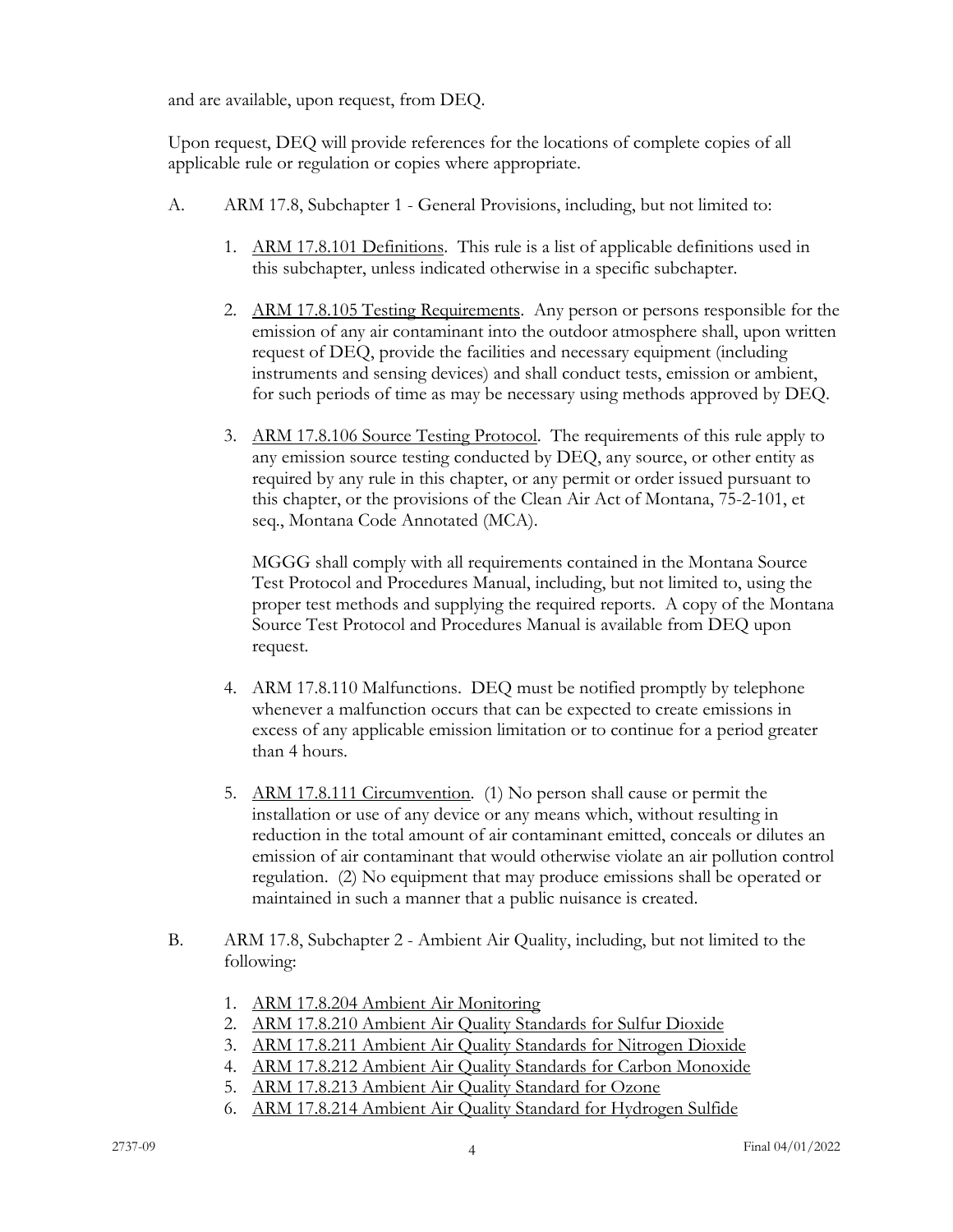- 7. ARM 17.8.220 Ambient Air Quality Standard for Settled Particulate Matter
- 8. ARM 17.8.221 Ambient Air Quality Standard for Visibility
- 9. ARM 17.8.222 Ambient Air Quality Standard for Lead
- 10. ARM 17.8.223 Ambient Air Quality Standards for PM10

MGGG must maintain compliance with the applicable ambient air quality standards.

- C. ARM 17.8, Subchapter 3 Emission Standards, including, but not limited to:
	- 1. ARM 17.8.304 Visible Air Contaminants. This rule requires that no person may cause or authorize emissions to be discharged to an outdoor atmosphere from any source installed after November 23, 1968, that exhibit an opacity of 20% or greater averaged over 6 consecutive minutes.
	- 2. ARM 17.8.308 Particulate Matter, Airborne. (1) This rule requires an opacity limitation of less than 20% for all fugitive emissions sources and that reasonable precautions are taken to control emissions of airborne particulate. (2) Under this rule, MGGG shall not cause or authorize the use of any street, road, or parking lot without taking reasonable precautions to control emissions of airborne particulate matter.
	- 3. ARM 17.8.309 Particulate Matter, Fuel Burning Equipment. This rule requires that no person shall cause, allow, or permit to be discharged into the atmosphere particulate matter caused by the combustion of fuel in excess of the amount determined by this rule.
	- 4. ARM 17.8.310 Particulate Matter, Industrial Process. This rule requires that no person shall cause, allow, or permit to be discharged into the atmosphere particulate matter in excess of the amount set forth in this rule.
	- 5. ARM 17.8.322 Sulfur Oxide Emissions–Sulfur in Fuel. (5) Commencing July 1, 1971, no person shall burn any gaseous fuel, containing sulfur compounds, in excess of 50 grains per 100 cubic feet of gaseous fuel, calculated as hydrogen sulfide at standard conditions. MGGG uses natural gas, which meets this limitation.
	- 6. ARM 17.8.340 Standards of Performance for New Stationary Sources. The owner or operator of any stationary source or modification, as defined and applied in 40 Code of Federal Regulations (CFR) Part 60, New Source Performance Standards (NSPS), shall comply with the standards and provisions of 40 CFR Part 60.
		- a.  $40 \text{ CFR } 60$ , Subpart A General Provisions apply to all equipment or facilities subject to an NSPS Subpart as listed below:
		- b. The MGGG facility is not an NSPS affected source because it does not meet any of the definitions of a natural gas processing plant, as defined in 40 CFR Part 60, Subpart KKK, or any other subpart under 40 CFR Part 60, as the facility was constructed prior to January 20, 1984.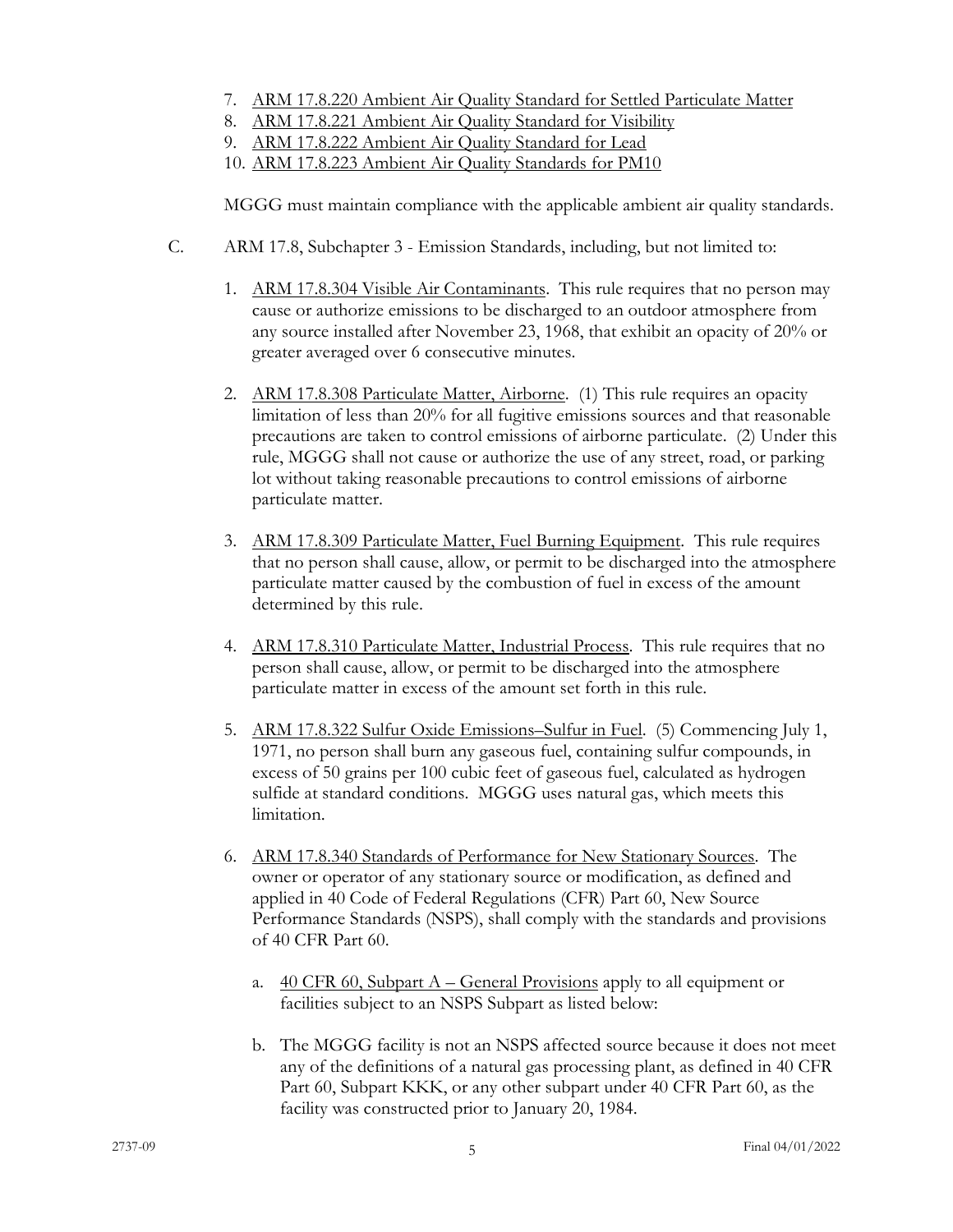- c. 40 CFR 60, Subpart JJJJ Standards of Performance for Stationary Spark Ignition Internal Combustion Engines. The provisions of this subpart are applicable to owners and operators of stationary spark ignition internal combustion engines (SI ICE) that commence construction after June 12, 2006, where the engines are less than 500 brake-horsepower (bhp) and are manufactured on or after July 1, 2008. For the purposes of this subpart, the date that construction commences is the date the engine is ordered. The SI ICE engine associated with MAQP #2737-09 is less than 500 bhp and manufactured in 2004. Based on the size and the manufacture date, this engine is not subject. However, should the engine undergo modification or reconstruction, as defined for this Subpart, later June 12, 2006, or MGGG replaces the engine with one manufactured on or after July 1, 2007, this Subpart would become applicable.
- 7. ARM 17.8.342 Emission Standards for Hazardous Air Pollutants for Source Categories. The source, as defined and applied in 40 CFR 63, shall comply with the requirements of 40 CFR 63, as listed below:
	- a.  $40 \text{ CFR } 63$ , Subpart A General Provisions apply to all equipment or facilities subject to an New Emissions Standard for Hazardous Air Pollutants (NESHAP) Subpart as listed below:
	- b. 40 CFR 63, Subpart HH National Emission Standards for Hazardous Air Pollutants From Oil and Natural Gas Production Facilities. Owners or operators of oil and natural gas production facilities, as defined and applied in 40 CFR Part 63 shall comply with the applicable provisions of 40 CFR 63, Subpart HH. In order for a natural gas production facility to be subject to 40 CFR 63, Subpart HH requirements, certain criteria must be met. First, the facility must be a major or area source of hazardous air pollutants (HAP) as determined according to paragraphs  $(a)(1)(i)$  through  $(a)(1)(iii)$  of 40 CFR 63, Subpart HH. Second, a facility must process, upgrade, or store natural gas prior to the point at which natural gas enters the natural gas transmission and storage source category or is delivered to a final end user. Third, the facility must also contain an affected source as specified in paragraphs (b)(1) or (b)(2) of 40 CFR 63, Subpart HH. Finally if the criteria are met, and the exemptions contained in paragraphs (e)(1) and (e)(2) of 40 CFR 63, Subpart HH do not apply, the facility is subject to the applicable provisions of 40 CFR 63, Subpart HH. Based on the information submitted by MGGG, the Cut Bank Field, Station 015 facility is subject to the provisions of 40 CFR 63, Subpart HH because the facility is an area source of HAPs and it contains a triethylene glycol dehydration unit, which is considered an affected source pursuant to paragraph (b)(2) of 40 CFR 63, Subpart HH.
	- c. 40 CFR 63, Subpart HHH National Emission Standards for Hazardous Air Pollutants From Natural Gas Transmission and Storage Facilities. This subpart applies to owners and operators of natural gas transmission and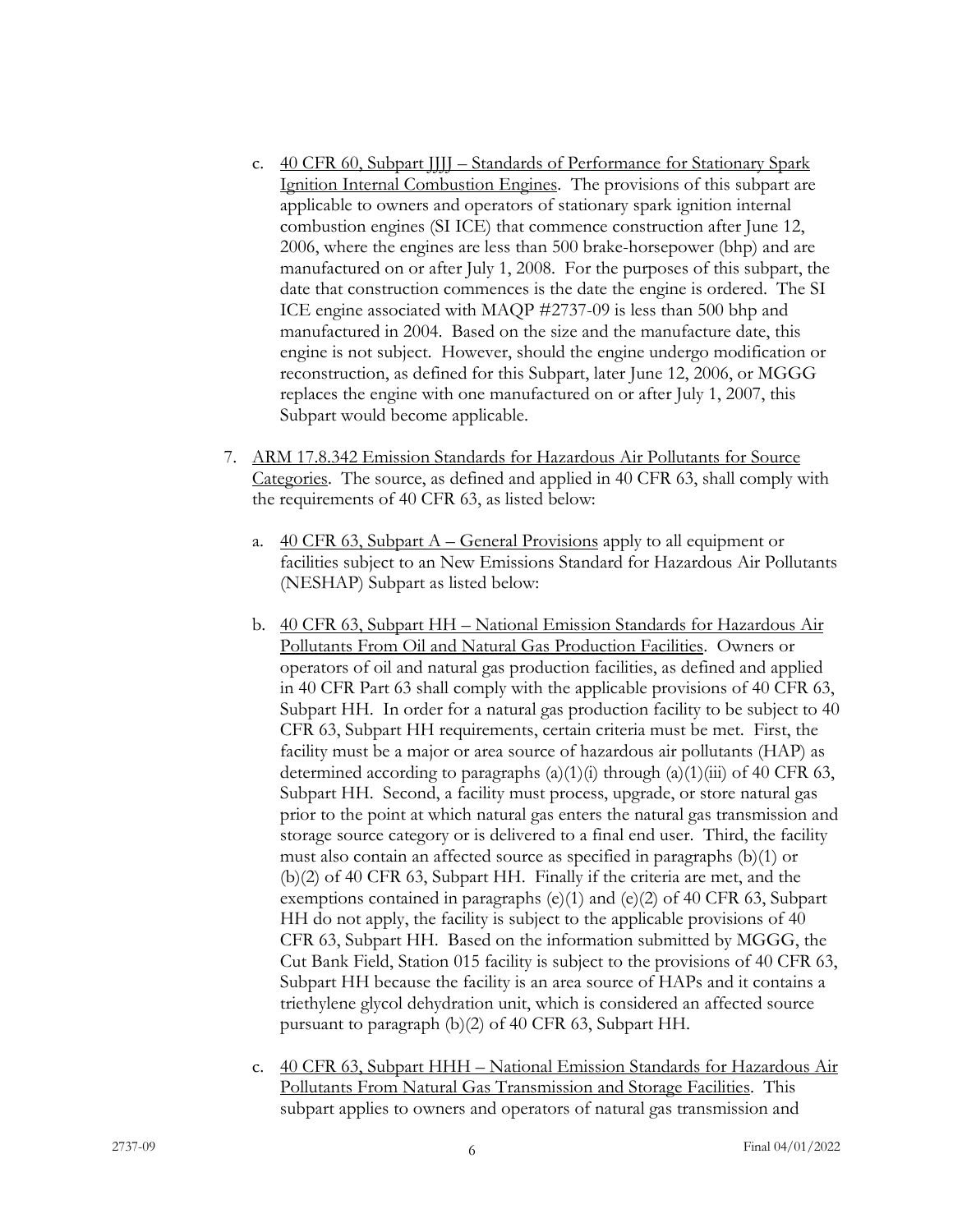storage facilities that transport or store natural gas prior to entering the pipeline to a local distribution company or to a final end user (if there is no local distribution company), and that are major sources of hazardous air pollutant (HAP) emissions as determined using the maximum natural gas throughput as calculated in either paragraphs  $(a)(1)$  and  $(a)(2)$  or paragraphs  $(a)(2)$  and  $(a)(3)$  of 40 CFR 63, Subpart HHH. Second, a facility must contain an affected source (glycol dehydration unit) as defined in paragraph (b) of 40 CFR 63, Subpart HHH. Finally, if the first two criteria are met, and the exemptions contained in paragraph (f) of 40 CFR 63, Subpart HHH, do not apply, the facility is subject to the applicable provisions of 40 CFR 63, Subpart HHH. Based on the information submitted by MGGG, the Cut Bank Field Station 015 facility is not subject to the provisions of 40 CFR 63, Subpart HHH because the facility is not a major source of HAP.

- d. 40 CFR 63, Subpart ZZZZ National Emission Standards for Hazardous Air Pollutants For Stationary Reciprocating Internal Combustion Engines (RICE). The provisions of Subpart ZZZZ established national emission and operating limitations for HAPs emitted from stationary RICE located at major and area sources of HAP emissions, except RICE being tested at a stationary test cell/stand. This subpart also establishes requirements to demonstrate initial and continuous compliance established emission and operating limitations. As an area source of HAPs, the RICE operated under MAQP #2737-09 are potentially subject to this subpart.
- D. ARM 17.8, Subchapter 5 Air Quality Permit Application, Operation, and Open Burning Fees, including, but not limited to:
	- 1. ARM 17.8.504 Air Quality Permit Application Fees. MGGG shall submit an air quality permit application fee concurrent with the submittal of an air quality permit application. A permit application is incomplete until the proper application fee is paid to DEQ. A permit fee is not required for the current permit action because the action is considered an administrative permit change.
	- 2. ARM 17.8.505 Air Quality Operation Fees. An annual air quality operation fee must, as a condition of continued operation, be submitted to DEQ by each source of air contaminants holding an air quality permit, excluding an open burning permit, issued by DEQ. This operation fee is based on the actual or estimated amount of air pollutants emitted during the previous calendar year.

An air quality operation fee is separate and distinct from an air quality permit application fee. The annual assessment and collection of the air quality operation fee, as described above, shall take place on a calendar-year basis. DEQ may insert into any final permit issued after the effective date of these rules such conditions as may be necessary to require the payment of an air quality operation fee on a calendar-year basis, including provisions which pro-rate the required fee amount.

E. ARM 17.8, Subchapter 7 - Permit, Construction, and Operation of Air Contaminant Sources, including, but not limited to: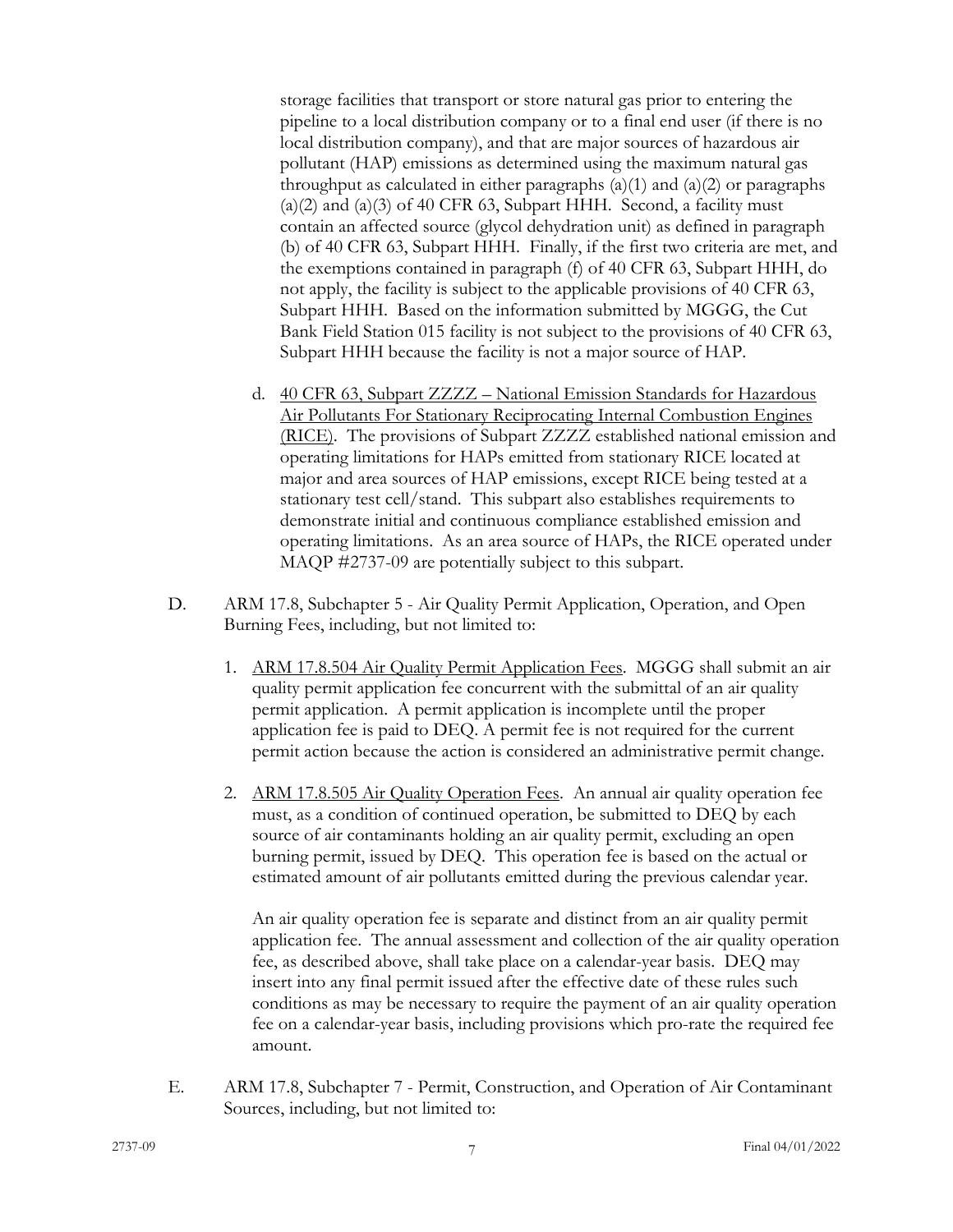- 1. ARM 17.8.740 Definitions. This rule is a list of applicable definitions used in this subchapter, unless indicated otherwise in a specific subchapter.
- 2. ARM 17.8.743 Montana Air Quality Permits--When Required. This rule requires a person to obtain an air quality permit or permit alteration to construct, alter or use any air contaminant sources that have the Potential to Emit (PTE) greater than 25 tons per year of any pollutant. MGGG has a PTE greater than 25 tons per year (tpy) of  $NO<sub>X</sub>$ ; therefore, an air quality permit is required.
- 3. ARM 17.8.744 Montana Air Quality Permits--General Exclusions. This rule identifies the activities that are not subject to the Montana Air Quality Permit program.
- 4. ARM 17.8.745 Montana Air Quality Permits—Exclusion for De Minimis Changes. This rule identifies the de minimis changes at permitted facilities that do not require a permit under the Montana Air Quality Permit Program.
- 5. ARM 17.8.748 New or Modified Emitting Units--Permit Application Requirements. (1) This rule requires that a permit application be submitted prior to installation, alteration or use of a source. A permit application was not required for the current permit action because the permit change is considered an administrative amendment. (7) This rule requires that the applicant notify the public by means of legal publication in a newspaper of general circulation in the area affected by the application for a permit. An affidavit of publication of public notice was not required for the current permit action because the permit change is considered an administrative amendment.
- 6. ARM 17.8.749 Conditions for Issuance or Denial of Permit. This rule requires that the permits issued by DEQ must authorize the construction and operation of the facility or emitting unit subject to the conditions in the permit and the requirements of this subchapter. This rule also requires that the permit must contain any conditions necessary to assure compliance with the Federal Clean Air Act (FCAA), the Clean Air Act of Montana, and rules adopted under those acts.
- 7. ARM 17.8.752 Emission Control Requirements. This rule requires a source to install the maximum air pollution control capability that is technically practicable and economically feasible, except that BACT shall be utilized. A BACT analysis was not required for the current permit action because there are no new or modified sources permitted as a part of this action.
- 8. ARM 17.8.755 Inspection of Permit. This rule requires that air quality permits shall be made available for inspection by DEQ at the location of the source.
- 9. ARM 17.8.756 Compliance with Other Statutes and Rules. This rule states that nothing in the permit shall be construed as relieving MGGG of the responsibility for complying with any applicable federal or Montana statute, rule, or standard, except as specifically provided in ARM 17.8.740, et seq.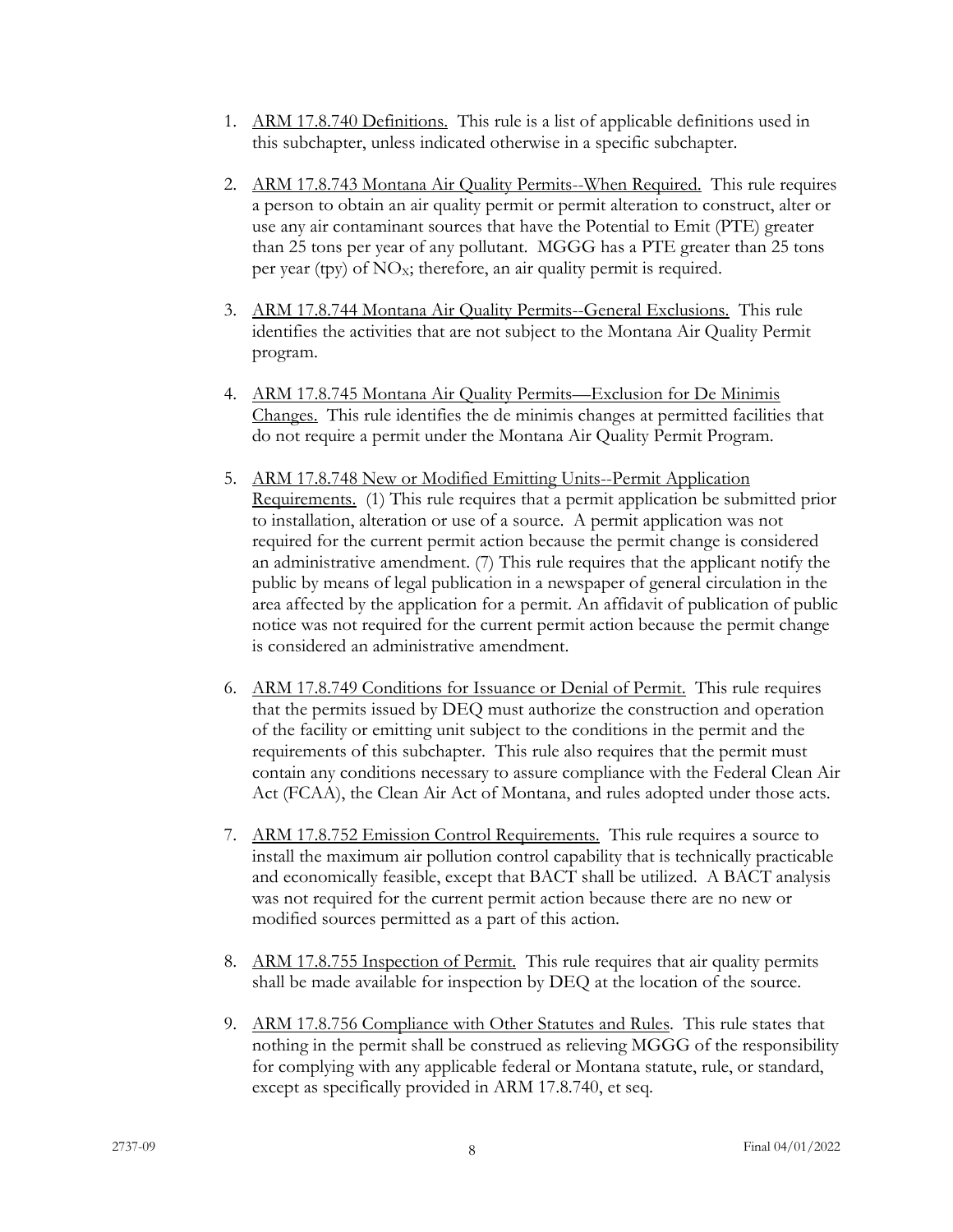- 10. ARM 17.8.759 Review of Permit Applications. This rule describes DEQ's responsibilities for processing permit applications and making permit decisions on those permit applications that do not require the preparation of an environmental impact statement.
- 11. ARM 17.8.762 Duration of Permit. An air quality permit shall be valid until revoked or modified as provided in this subchapter, except that a permit issued prior to construction of a new or modified source may contain a condition providing that the permit will expire unless construction is commenced within the time specified in the permit, which in no event may be less than 1 year after the permit is issued.
- 12. ARM 17.8.763 Revocation of Permit. An air quality permit may be revoked upon written request of the permittee, or for violations of any requirement of the Clean Air Act of Montana, rules adopted under the Clean Air Act of Montana, the FCAA, rules adopted under the FCAA, or any applicable requirement contained in the Montana State Implementation Plan (SIP).
- 13. ARM 17.8.764 Administrative Amendment to Permit. An air quality permit may be amended for changes in any applicable rules and standards adopted by the Board of Environmental Review (Board) or changed conditions of operation at a source or stack that do not result in an increase of emissions as a result of those changed conditions. The owner or operator of a facility may not increase the facility's emissions beyond permit limits unless the increase meets the criteria in ARM 17.8.745 for a de minimis change not requiring a permit, or unless the owner or operator applies for and receives another permit in accordance with ARM 17.8.748, ARM 17.8.749, ARM 17.8.752, ARM 17.8.755, and ARM 17.8.756, and with all applicable requirements in ARM Title 17, Chapter 8, Subchapters 8, 9, and 10.
- 14. ARM 17.8.765 Transfer of Permit. This rule states that an air quality permit may be transferred from one person to another if written notice of Intent to Transfer, including the names of the transferor and the transferee, is sent to DEQ.
- F. 17.8, Subchapter 8 Prevention of Significant Deterioration of Air Quality, including, but not limited to:
	- 1. ARM 17.8.801 Definitions. This rule is a list of applicable definitions used in this subchapter.
	- 2. ARM 17.8.818 Review of Major Stationary Sources and Major Modification-- Source Applicability and Exemptions. The requirements contained in ARM 17.8.819 through ARM 17.8.827 shall apply to any major stationary source and any major modification with respect to each pollutant subject to regulation under the FCAA that it would emit, except as this subchapter would otherwise allow.

This facility is not a major stationary source because it is not a listed source and does not have a PTE greater than 250 tons per year (tpy) (excluding fugitive emissions) of any air pollutant.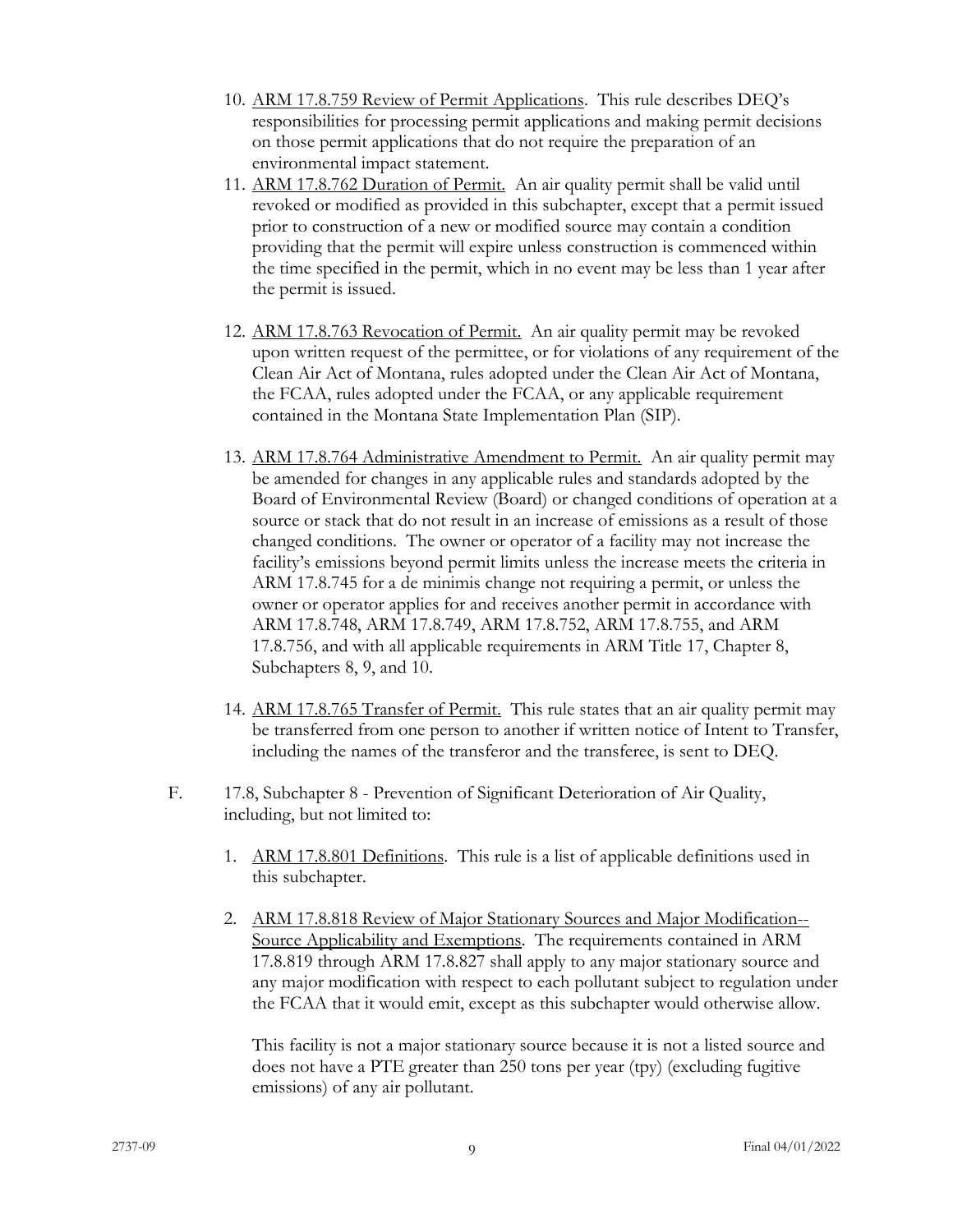- G. ARM 17.8, Subchapter 12 Operating Permit Program Applicability, including, but not limited to:
	- 1. ARM 17.8.1201 Definitions. (23) Major Source under Section 7412 of the FCAA is defined as any stationary source having:
		- a. PTE > 100 tpy of any pollutant.
		- b. PTE  $> 10$  tpy of any one HAP, or PTE  $> 25$  tpy of a combination of all HAPs, or lesser quantity as DEQ may establish by rule.
		- c. PTE  $> 70$  tpy of PM<sub>10</sub> in a serious PM<sub>10</sub> nonattainment area.
	- 2. ARM 17.8.1204 Air Quality Operating Permit Program Applicability. Title V of the FCAA Amendments of 1990 requires that all sources, as defined in ARM 17.8.1204 (1), obtain a Title V Operating Permit. In reviewing and issuing Air Quality Permit #2737-09 for MGGG, the following conclusions were made:
		- a. The facility's PTE is less than 100 tpy for all pollutants.
		- b. The facility's PTE is less than 10 tpy of any one HAP and less than 25 tpy of all HAPs.
		- c. This source is not located in a serious  $PM_{10}$  nonattainment area.
		- b. This facility is subject to current NESHAP standard (40 CFR 63, Subpart ZZZZ) and is potentially subject to (40 CFR 63, Subpart HH).
		- d. This facility is potentially subject to NSPS standard 40 CFR 60, Subpart JJJJ.
		- e. This source is not a Title IV affected source.
		- f. This source is not a solid waste combustion unit.
		- g. This source is not an EPA designated Title V source.

 Based on these facts, the DEQ determined that MGGG will be a minor source of emissions as defined under Title V.

#### III. BACT Determination

A BACT determination is required for each new or altered source. MGGG shall install on the new or altered source the maximum air pollution control capability, which is technically practicable and economically feasible, except that BACT shall be utilized. A BACT analysis is not required for the current permit action, because the change is considered an administrative amendment.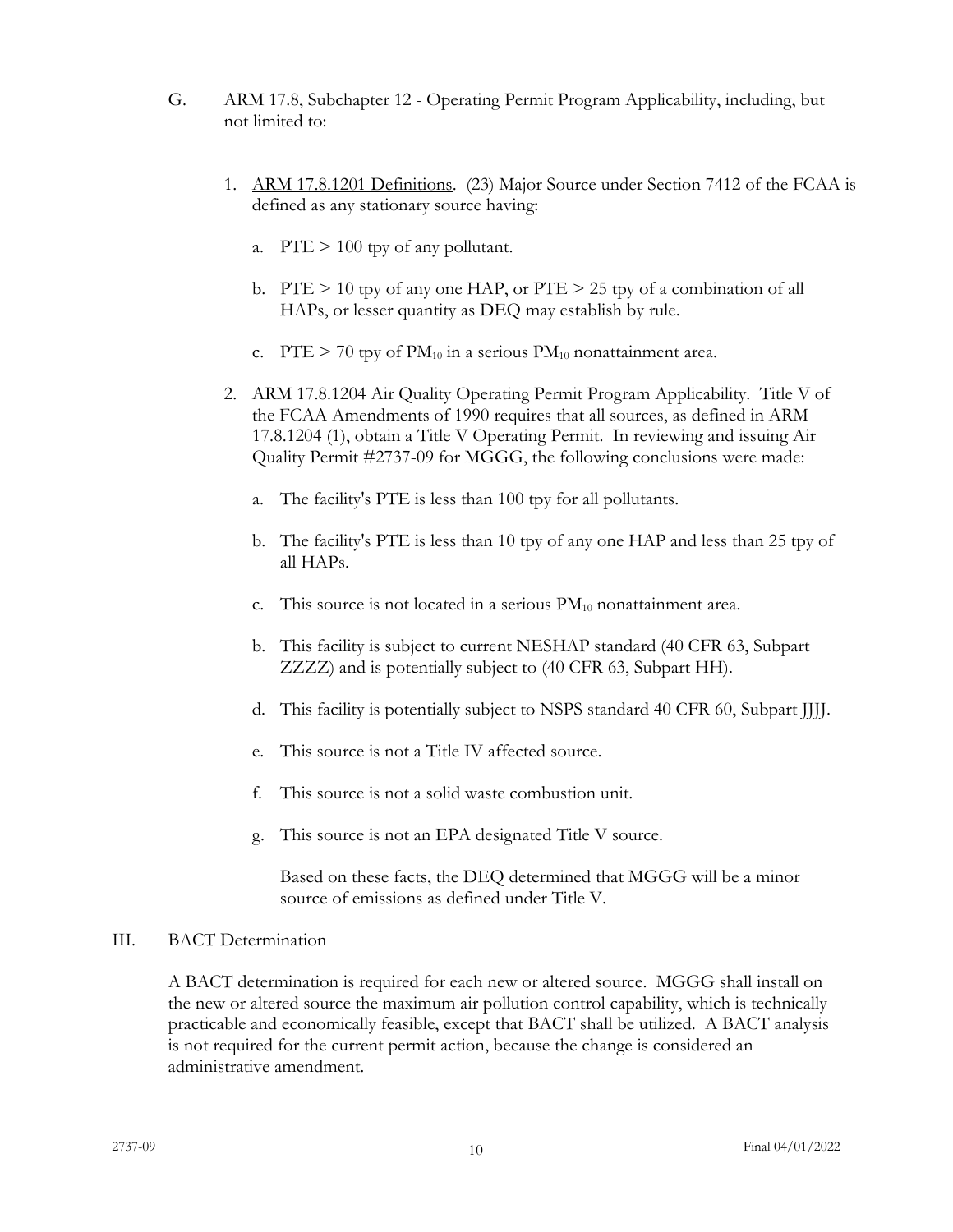# IV. Emission Inventory

|                                                                                                                                                                                                                                                                                           |                                                                                                                                                                                                                                                                     |                               |                       | Ton/Year             |                      |                      |                      |  |  |
|-------------------------------------------------------------------------------------------------------------------------------------------------------------------------------------------------------------------------------------------------------------------------------------------|---------------------------------------------------------------------------------------------------------------------------------------------------------------------------------------------------------------------------------------------------------------------|-------------------------------|-----------------------|----------------------|----------------------|----------------------|----------------------|--|--|
|                                                                                                                                                                                                                                                                                           |                                                                                                                                                                                                                                                                     | PM                            | $PM_{10}$             | $SO_{X}$             |                      | $NOx$ VOC CO         |                      |  |  |
| 425 Caterpillar Engine<br>Latoka Dehydrator<br>80 MBtu/hr Little Giant Heater                                                                                                                                                                                                             |                                                                                                                                                                                                                                                                     | 0.00<br>0.00<br>0.002         | 0.00<br>0.00<br>0.002 | 1.31<br>0.00<br>0.00 | 8.21<br>0.08<br>0.04 | 4.10<br>0.01<br>0.00 | 8.21<br>0.02<br>0.01 |  |  |
| Total                                                                                                                                                                                                                                                                                     |                                                                                                                                                                                                                                                                     | 0.002                         | 0.002                 | 1.31                 | 8.33                 | 4.11                 | 8.24                 |  |  |
| 425 White Superior<br><b>Brake Horsepower:</b><br>Hours of operation:                                                                                                                                                                                                                     | 425 bhp<br>$8760 \frac{\text{hr}}{\text{yr}}$                                                                                                                                                                                                                       |                               |                       |                      |                      |                      |                      |  |  |
| <b>Emission Factor:</b><br>Control Efficiency:<br>Fuel Consumption:<br>Calculations:                                                                                                                                                                                                      | <u>PM Emissions (Assume PM = PM10 = PM2.5)</u><br>0.00950 lb/MMBtu {AP-42 Table 3.2-3 (07/2000)}<br>$0.0\%$<br>0.023 MMScf/day (MAQP 2737-08 application)<br>$0.023$ MMScf/day * 1020 MMBtu/MMScf/24 hrs = 0.0093 lb/hr<br>0.0093 lb/hr / 2000 lbs = 4.6e-06 ton/yr |                               |                       |                      |                      |                      |                      |  |  |
| $\frac{NO_x}$ Emissions<br>Emission factor:<br>Calculations:                                                                                                                                                                                                                              | 2.0 gram/bhp-hr {Based on BACT determination}<br>2.0 gram/bhp-hr * 425 bhp * 0.002205 lb/gram = 1.87 lb/hr<br>1.87 lb/hr * 8760 hr/yr / 2000 = 8.21 ton/yr                                                                                                          |                               |                       |                      |                      |                      |                      |  |  |
| <b>VOC Emissions</b><br>Emission factor:<br>Calculations:                                                                                                                                                                                                                                 | $1.00$ gram/bhp-hr<br>1.00 gram/bhp-hr * 425 bhp * 0.002205 lb/gram = 0.94 lb/hr<br>$0.94\text{lb/hr} * 8760 \text{ hr/yr} / 2000 = 4.10 \text{ ton/yr}$                                                                                                            | {Based on BACT determination} |                       |                      |                      |                      |                      |  |  |
| CO Emissions<br>2.00 gram/bhp-hr {Based on BACT determination}<br>Emission factor:<br>2.00 gram/bhp-hr * 425 bhp * 0.002205 lb/gram = 1.87 lb/hr<br>Calculations:<br>$1.87 \text{ lb/hr} * 8760 \text{ hr/yr} / 2000 = 8.21 \text{ton/yr}$                                                |                                                                                                                                                                                                                                                                     |                               |                       |                      |                      |                      |                      |  |  |
| $\underline{\mathrm{SO}_{\mathrm{X}}}$ Emissions<br>Emission factor:<br>$0.000588$ lb/MMBtu<br>${AP-42, Table 3.2.3 (7/00)}$<br>518.5 MMBtu/hr<br>Max Process Rate:<br>Calculations:<br>$0.000588$ lb/MMBtu * 518.5 MMBtu/hr = 0.30 lb/hr<br>0.30 lb/hr * 8760 hr/yr / 2000 = 1.31 ton/yr |                                                                                                                                                                                                                                                                     |                               |                       |                      |                      |                      |                      |  |  |
| Latoka Dehydrator<br>PM Emissions<br><b>Emission Factor:</b><br>Control Efficiency:<br>Fuel Consumption:                                                                                                                                                                                  | 5.00 lb/10^6 ft^3 {AP-42, 1.4-1}<br>$0.00\%$<br>1.53 10^6 ft^3/yr {Information from company}                                                                                                                                                                        |                               |                       |                      |                      |                      |                      |  |  |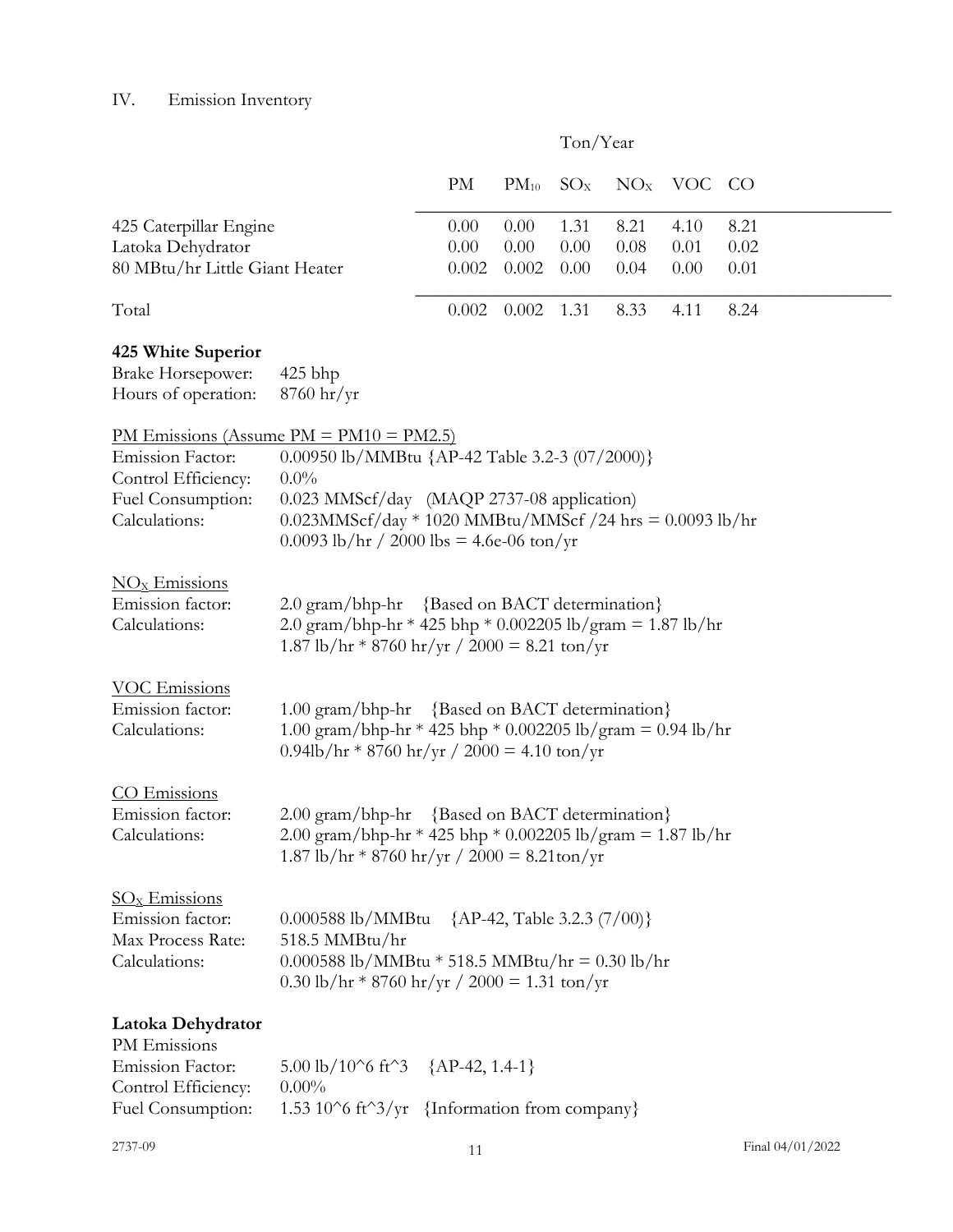| Calculations:                                                                                                                                      | $1.53 * 10^6$ ft <sup><math>3</math></sup> /yr * 5 lb/10 <sup><math>\circ</math></sup> 6 ft <sup><math>\circ</math></sup> 3 gas * 0.0005 ton/lb = 0.00 ton/yr                                                                                                                                     |
|----------------------------------------------------------------------------------------------------------------------------------------------------|---------------------------------------------------------------------------------------------------------------------------------------------------------------------------------------------------------------------------------------------------------------------------------------------------|
| $PM_{10}$ Emissions<br>Emission Factor:<br>Control Efficiency:<br>Fuel Consumption:<br>Calculations:                                               | 5.00 lb/10^6 ft^3 {AP-42, 1.4-1}<br>$0.00\%$<br>1.53 10^6 ft^3/yr {Information from company}<br>$1.53 * 10^6$ ft <sup><math>\gamma</math></sup> 3/yr $*$ 5 lb/10 $\gamma$ 6 ft $\gamma$ 3 gas $*$ 0.0005 ton/lb = 0.00 ton/yr                                                                     |
| $NOx$ Emissions<br><b>Emission Factor:</b><br>Control Efficiency:<br>Fuel Consumption:<br>Calculations:                                            | 100.00 lb/10^6 ft^3 {AP-42, 1.4-1}<br>$0.00\%$<br>1.53 10^6 ft^3/yr {Information from company}<br>$1.53 * 10^6$ ft <sup><math>\gamma</math></sup> 3/yr * 100 lb/10 <sup>o</sup> 6 ft <sup>o</sup> 3 gas * 0.0005 ton/lb = 0.08 ton/yr                                                             |
| <b>VOC Emissions</b><br><b>Emission Factor:</b><br>Control Efficiency:<br>Fuel Consumption:<br>Calculations:                                       | 8.00 lb/10^6 ft^3 {AP-42, 1.4-1}<br>$0.00\%$<br>1.53 10 $\degree$ 6 ft $\degree$ 3/yr {Information from company}<br>$1.53 * 10^6$ ft <sup><math>\gamma</math></sup> 3/yr * 8 lb/10 <sup>o</sup> 6 ft <sup>o</sup> 3 gas * 0.0005 ton/lb = 0.01 ton/yr                                             |
| CO Emissions<br><b>Emission Factor:</b><br>Control Efficiency:<br>Fuel Consumption:<br>Calculations:<br>$SOx$ Emissions<br><b>Emission Factor:</b> | 20.00 lb/10^6 ft^3 {AP-42, 1.4-1}<br>$0.00\%$<br>1.53 10^6 ft^3/yr {Information from company}<br>$1.53 * 10^6$ ft <sup><math>3</math></sup> /yr * 20 lb/10 <sup>o</sup> 6 ft <sup>o</sup> 3 gas * 0.0005 ton/lb = 0.02 ton/yr<br>$0.60 \text{ lb}/10^{\circ}6 \text{ ft}^{\circ}3$ {AP-42, 1.4-1} |
| Control Efficiency:<br>Fuel Consumption:<br>Calculations:                                                                                          | $0.00\%$<br>1.53 10^6 ft^3/yr {Information from company}<br>$1.53 * 10^6$ ft <sup><math>\gamma</math></sup> 3/yr $*$ 0.6 lb/10 $\gamma$ 6 ft $\gamma$ 3 gas $*$ 0.0005 ton/lb = 0.00 ton/yr                                                                                                       |

# **80 MBtu/hr Little Giant Heater (80 MBtu converted to 0.08 MMBtu for Emission Inventory calculations)**

| Fuel Consumption:<br>Hours of operation: | $0.08$ MMBtu/hr<br>{Information from Company}<br>$8,760 \text{ hr/yr}$ |
|------------------------------------------|------------------------------------------------------------------------|
| PM Emissions                             | 7.6 lb/MMScf {AP-42, Chapter 1, Table 1.4-2, 7/98}                     |
| <b>Emission Factor:</b>                  | $0.0\%$                                                                |
| Control Efficiency:                      | 0.08 MMBtu/hr * 0.001 MMScf/MMBtu * 8,760 hr/yr = 0.7008MMScf/yr       |
| Calculations:                            | 0.7008 MMScf/yr * 7.6 lb/MMScf * 0.0005 ton/lb = 0.002 ton/yr          |
| $PM_{10}$ Emissions                      | 7.6 lb/MMScf {AP-42, Chapter 1, Table 1.4-2, 7/98}                     |
| <b>Emission Factor:</b>                  | $0.0\%$                                                                |
| Control Efficiency:                      | 0.08 MMBtu/hr * 0.001 MMScf/MMBtu * 8,760 hr/yr = 0.7008 MMScf/yr      |
| Calculations:                            | 0.7008 MMScf/yr * 7.6 lb/MMScf * 0.0005 ton/lb = 0.002 ton/yr          |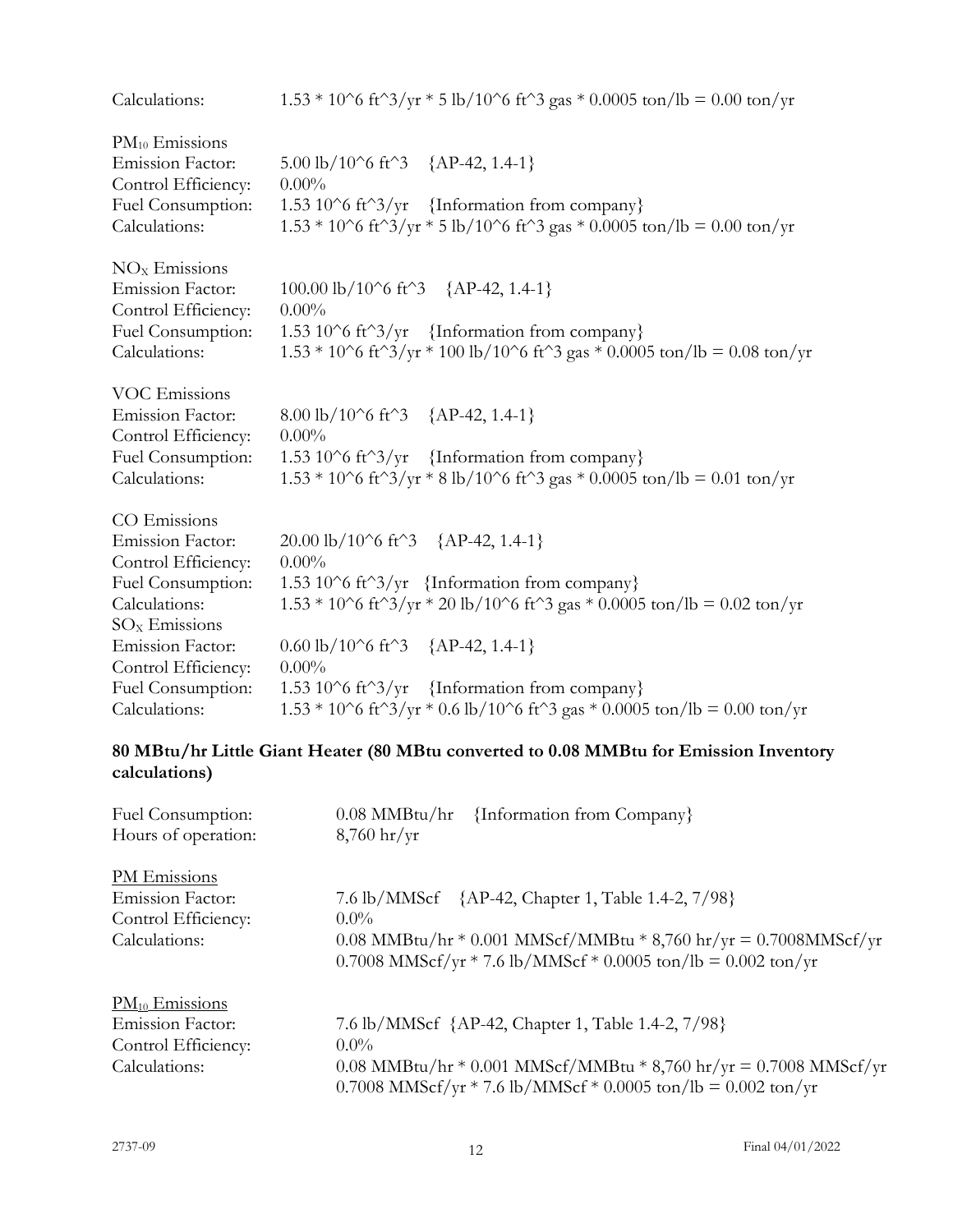| $\overline{\text{NO}_x}$ Emissions             |                                                                                                                                       |
|------------------------------------------------|---------------------------------------------------------------------------------------------------------------------------------------|
| <b>Emission Factor:</b>                        | 100 lb/MMScf {AP-42, Chapter 1, Table 1.4-1, 7/98}                                                                                    |
| Control Efficiency:                            | $0.0\%$                                                                                                                               |
| Calculations:                                  | 0.08 MMBtu/hr * 0.001 MMScf/MMBtu * 8,760 hr/yr = 0.7008 MMScf/yr<br>0.7008 MMScf/yr $*$ 100 lb/MMScf $*$ 0.0005 ton/lb = 0.04 ton/yr |
| VOC Emissions                                  |                                                                                                                                       |
| <b>Emission Factor:</b><br>Control Efficiency: | 5.5 lb/MMScf {AP-42, Chapter 1, Table 1.4-2, 7/98}<br>$0.0\%$                                                                         |
| Calculations:                                  | 0.08 MMBtu/hr * 0.001 MMScf/MMBtu * 8,760 hr/yr = 0.7008 MMScf/yr<br>0.7008 MMScf/yr $*$ 5.5 lb/MMScf $*$ 0.0005 ton/lb = 0.00 ton/yr |
| CO Emissions                                   |                                                                                                                                       |
| <b>Emission Factor:</b>                        | 40 lb/MMScf {AP-42, Chapter 1, Table 1.4-1, 7/98}                                                                                     |
| Control Efficiency:                            | $0.0\%$                                                                                                                               |
| Calculations:                                  | 0.08 MMBtu/hr * 0.001 MMScf/MMBtu * 8,760 hr/yr = 0.7008 MMScf/yr<br>0.7008 MMScf/yr * 40 lb/MMScf * 0.0005 ton/lb = 0.01 ton/yr      |
| $SO2$ Emissions                                |                                                                                                                                       |
| <b>Emission Factor:</b>                        | 0.6 lb/MMBtu {AP-42, Chapter 1, Table 1.4-2, 7/98}                                                                                    |
| Control Efficiency:                            | $0.0\%$                                                                                                                               |
| Calculations:                                  | 0.08 MMBtu/hr * 0.001 MMScf/MMBtu * 8,760 hr/yr = 0.7008 MMScf/yr<br>0.7008 MMScf/yr $*$ 0.6 lb/MMScf $*$ 0.0005 ton/lb = 0.00 ton/yr |

## V. Existing Air Quality

MAQP #2737-09 allows the continued operation of a natural gas compressor station, known as the Cut Bank Field, Station 015 Compressor Station, located in the SW ¼ of the NW ¼ of Section 4, Township 34 North, Range 5 West, Glacier County, Montana. DEQ believes that the amount of controlled emissions generated by this project will not exceed any set ambient air quality standard.

## VI. Ambient Air Impact Analysis

DEQ determined that the impacts from this permitting action will be minor. DEQ believes it will not cause or contribute to a violation of any ambient air quality standard.

VII. Taking or Damaging Implication Analysis

As required by 2-10-101 through 105, MCA, DEQ conducted a private property taking and damaging assessment and determined there are no taking or damaging implications.